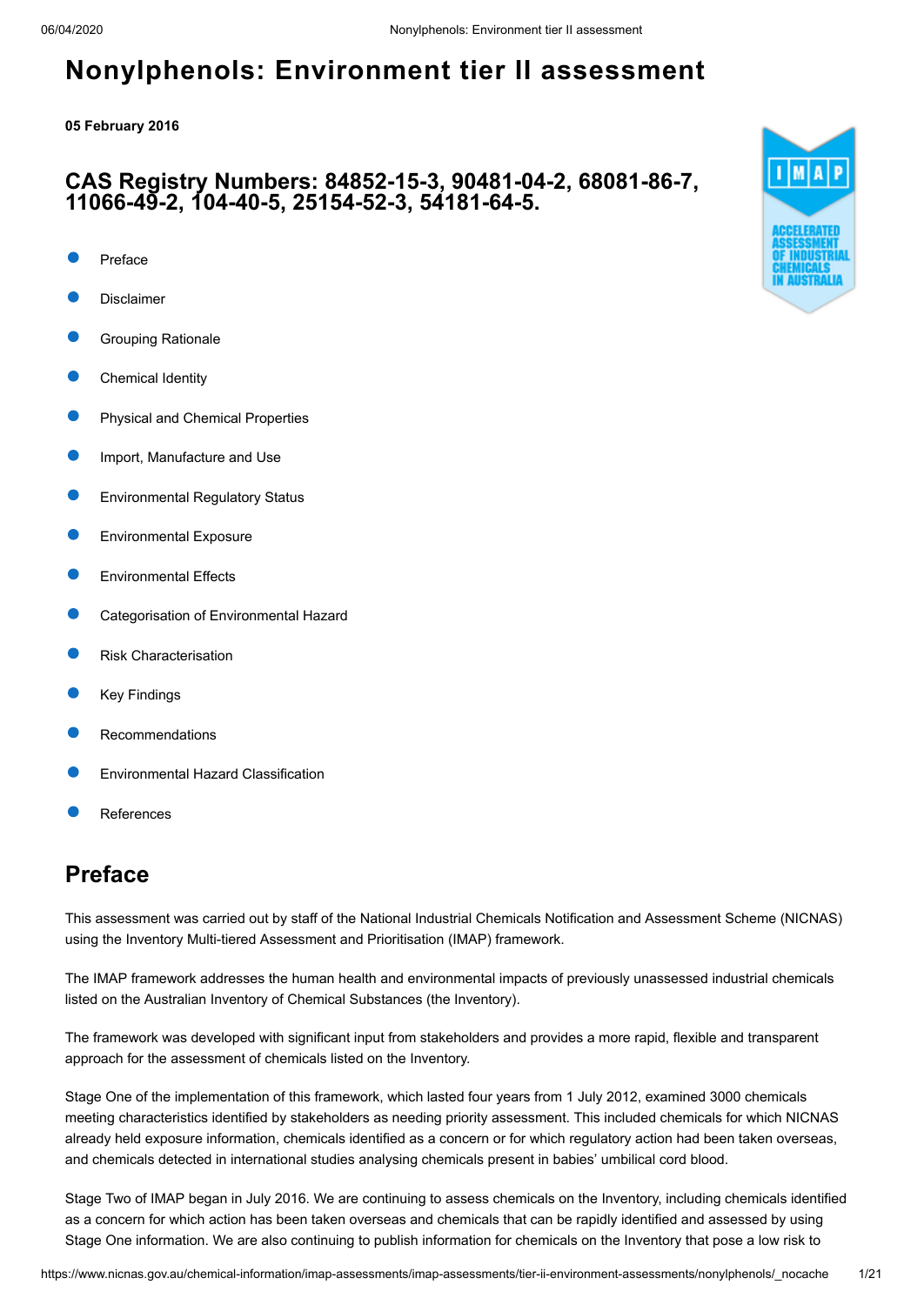human health or the environment or both. This work provides efficiencies and enables us to identify higher risk chemicals requiring assessment.

The IMAP framework is a science and risk-based model designed to align the assessment effort with the human health and environmental impacts of chemicals. It has three tiers of assessment, with the assessment effort increasing with each tier. The Tier I assessment is a high throughput approach using tabulated electronic data. The Tier II assessment is an evaluation of risk on a substance-by-substance or chemical category-by-category basis. Tier III assessments are conducted to address specific concerns that could not be resolved during the Tier II assessment.

These assessments are carried out by staff employed by the Australian Government Department of Health and the Australian Government Department of the Environment and Energy. The human health and environment risk assessments are conducted and published separately, using information available at the time, and may be undertaken at different tiers.

This chemical or group of chemicals are being assessed at Tier II because the Tier I assessment indicated that it needed further investigation.

For more detail on this program please visit: [www.nicnas.gov.au](https://www.nicnas.gov.au/).

### <span id="page-1-0"></span>**Disclaimer**

NICNAS has made every effort to assure the quality of information available in this report. However, before relying on it for a specific purpose, users should obtain advice relevant to their particular circumstances. This report has been prepared by NICNAS using a range of sources, including information from databases maintained by third parties, which include data supplied by industry. NICNAS has not verified and cannot guarantee the correctness of all information obtained from those databases. Reproduction or further distribution of this information may be subject to copyright protection. Use of this information without obtaining the permission from the owner(s) of the respective information might violate the rights of the owner. NICNAS does not take any responsibility whatsoever for any copyright or other infringements that may be caused by using this information.

[Acronyms & Abbreviations](http://www.nicnas.gov.au/chemical-information/imap-assessments/acronyms-and-abbreviations)

# <span id="page-1-1"></span>**Grouping Rationale**

This Tier II assessment considers the environmental risks associated with industrial uses of seven substances comprised of one or more isomers of nonylphenol. These substances have been assessed as a group due to their structural similarities and as the UVCBs in this group are likely to be constitutionally similar. In addition, much of the available ecotoxicity data does not specify the identity of the "nonylphenol" test substance.

The main industrial use for nonylphenols is as intermediates in the production of other chemical substances, such as nonylphenol ethoxylate surfactants. The most significant potential pathway for emission of nonylphenols to the environment is as the result of degradation of these surfactants, which are produced on a large scale for use in consumer products, such as detergents. This use pattern results in release of nonylphenol ethoxylate surfactants into sewage treatment systems where biodegradation can further release nonylphenols into treated effluent and biosolids [\(de Oude, 1992](#page-18-1)).

This indirect environmental emission pathway for nonylphenols will be considered during the group assessment of nonylphenol ethoxylate surfactants on the Inventory. The group assessment of nonylphenol ethoxylate surfactants will consider the risks arising from the parent surfactant chemicals in the latter group, and the cumulative effects of their common nonylphenol degradants.

## <span id="page-1-2"></span>**Chemical Identity**

Nonylphenol is produced through the alkylation of phenol with nonene. The industrial scale manufacture of nonene is achieved through the oligomerisation of propene. This manufacturing process results in a mixture of branched nonene isomers and technical nonylphenol is therefore a mixture of highly branched nonylphenol isomers. Linear nonylphenol is produced only for laboratory research [\(APERC, 2016](#page-18-2)).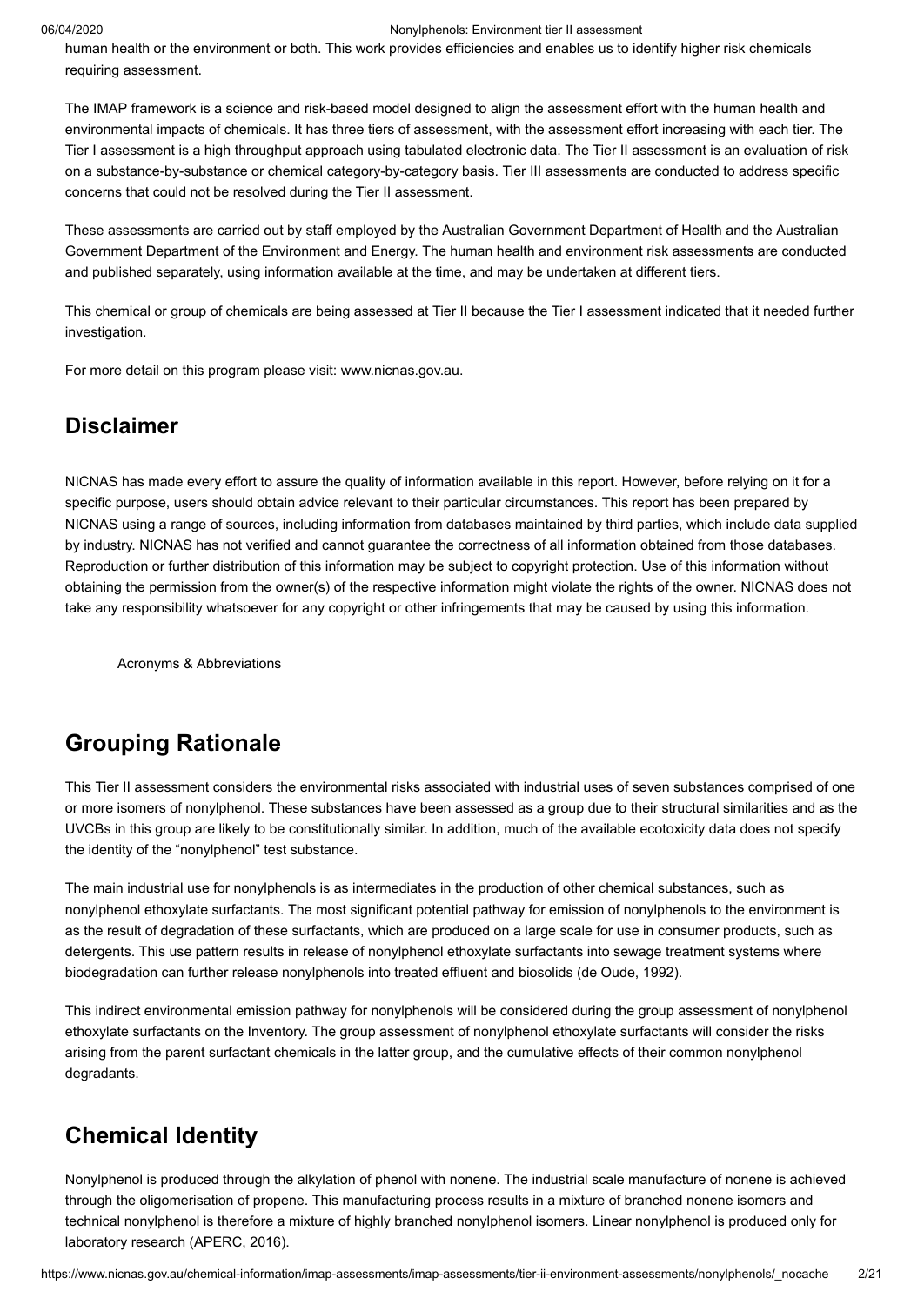The use of an acid catalyst in the production of nonylphenol results in predominant substitution by the branched nonyl group at the *para*- (4-) position of the phenol ring. Hence, branched *para*-substituted nonylphenol isomers are the predominant isomers formed by industrial production methods. In technical nonylphenol mixtures, branched *para*-nonylphenol isomers generally constitute at least 90% of the final product ([APERC, 2016\)](#page-18-2).

# **Branched-chain Isomers**

The substance represented by CAS RN 84852-15-3 is a mixture of branched-chain isomers of 4-nonylphenol. Representative chemical identity information is provided. This chemical is often incorrectly identified as one of the two straight-chain nonylphenol substances, CAS RN 25154-52-3 or CAS RN 104-40-5 [\(US EPA, 2010](#page-20-0)).

| CAS RN                                      | 84852-15-3                                          |
|---------------------------------------------|-----------------------------------------------------|
| <b>Chemical Name</b>                        | Phenol, 4-nonyl-, branched                          |
| Synonyms                                    | branched 4-nonylphenol<br>branched para-nonylphenol |
| Representative<br><b>Structural Formula</b> | OH<br>$H_3C$<br>$H_3C$<br>$H_3C$<br>CH <sub>3</sub> |
| Molecular Formula                           | $C_{15}H_{24}O$                                     |
| Molecular Weight<br>(g/mol)                 | 220.35                                              |
|                                             |                                                     |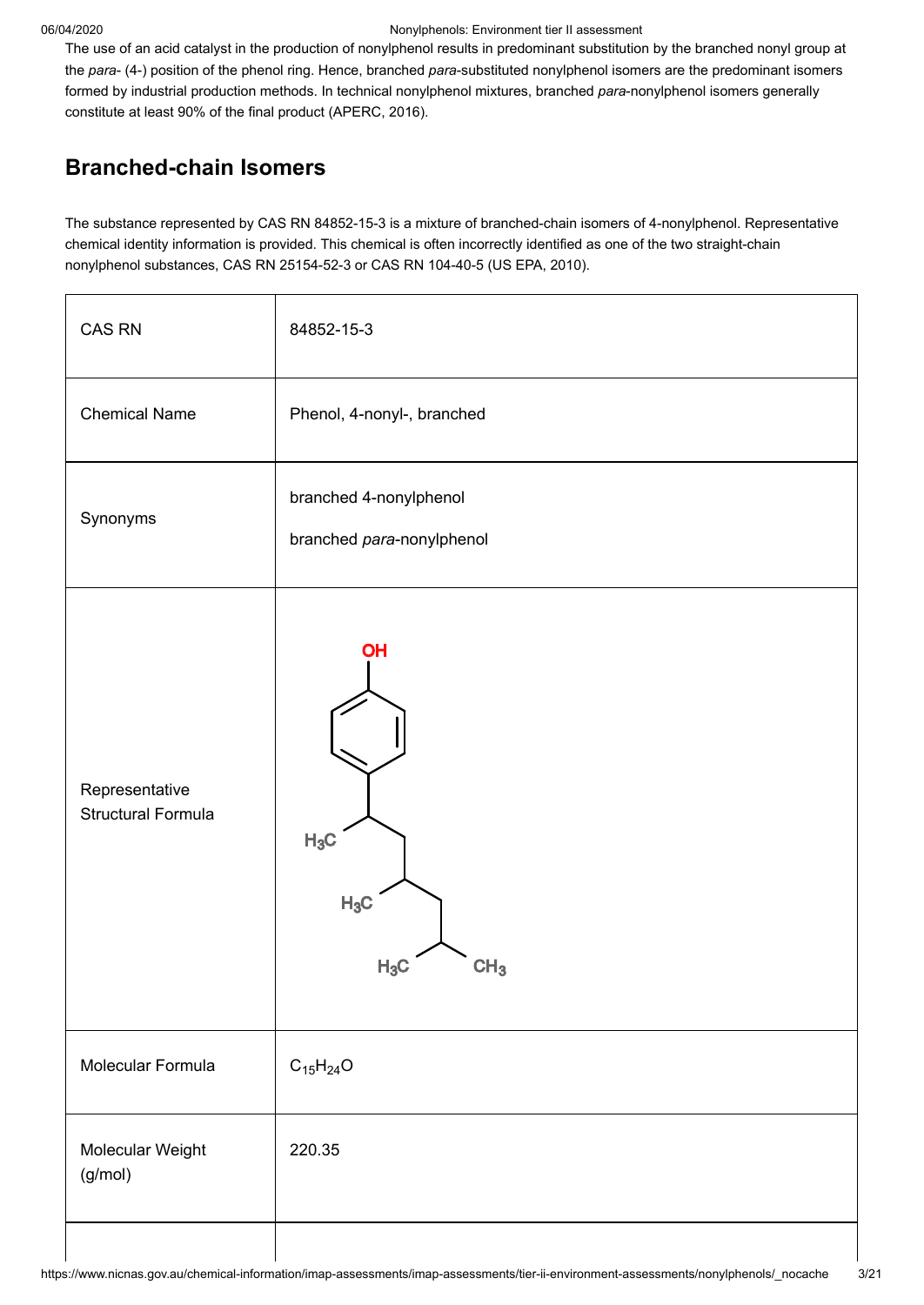The substance represented by CAS RN 90481-04-2 is a mixture of branched-chain isomers of nonylphenol. The substitution pattern is not specified in the chemical name. However, as discussed above, industrial production of nonylphenol generally results in at least 90% branched *para*-nonylphenol. Representative chemical identity information is provided for this isomer.

As CAS RN 84852-15-3 refers specifically to the branched *para*-nonylphenol isomer, CAS RN 90481-04-2 is rarely used. CAS RN 84852-15-3 is considered more representative of nonylphenols produced and used on an industrial scale [\(APERC, 2016\)](#page-18-2).

| <b>CAS RN</b>                               | 90481-04-2                                          |
|---------------------------------------------|-----------------------------------------------------|
| <b>Chemical Name</b>                        | Phenol, nonyl-, branched                            |
| Synonyms                                    | branched nonylphenol                                |
| Representative<br><b>Structural Formula</b> | OH<br>$H_3C$<br>$H_3C$<br>$H_3C$<br>CH <sub>3</sub> |
| Molecular Formula                           | $C_{15}H_{24}O$                                     |
| Molecular Weight<br>(g/mol)                 | 220.35                                              |
| Representative SMILES                       | c1(C(C)CC(C)CC(C)C)ccc(O)cc1                        |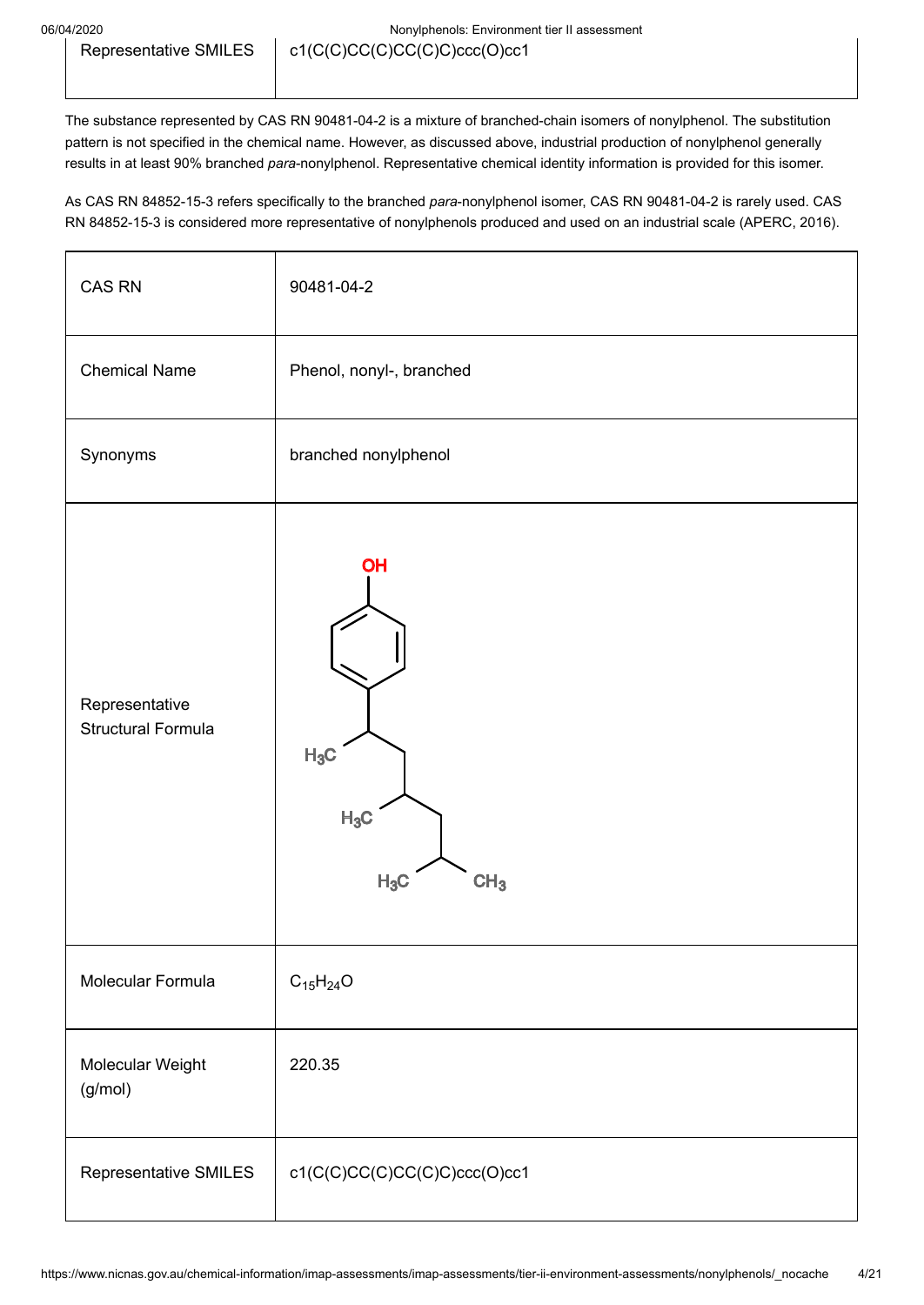The substance represented by CAS RN 68081-86-7 is a mixture of isomers from the alkylation of phenol with nonene. The substitution pattern and branching structure of the alkyl chain is not specified in the chemical name. However, as discussed above, industrial production of nonylphenol generally results in at least 90% branched *para*-nonylphenol. Representative chemical identity information is provided for this isomer.

This CAS RN is rarely used as CAS RN 84852-15-3 is considered more representative of nonylphenols produced and used on an industrial scale [\(APERC, 2016\)](#page-18-2).

| CAS RN                                      | 68081-86-7                                                 |
|---------------------------------------------|------------------------------------------------------------|
| <b>Chemical Name</b>                        | Phenol, nonyl derivatives                                  |
| Synonyms                                    | nonyl phenol derivatives                                   |
| Representative<br><b>Structural Formula</b> | <b>OH</b><br>$H_3C$<br>$H_3C$<br>$H_3C$<br>CH <sub>3</sub> |
| Molecular Formula                           | $C_{15}H_{24}O$                                            |
| Molecular Weight<br>(g/mol)                 | 220.35                                                     |
| Representative SMILES                       | c1(C(C)CC(C)CC(C)C)ccc(O)cc1                               |

The substance represented by CAS RN 11066-49-2 is a mixture of isononylphenol isomers ([APERC, 2013](#page-18-3)). Representative chemical identity information is provided.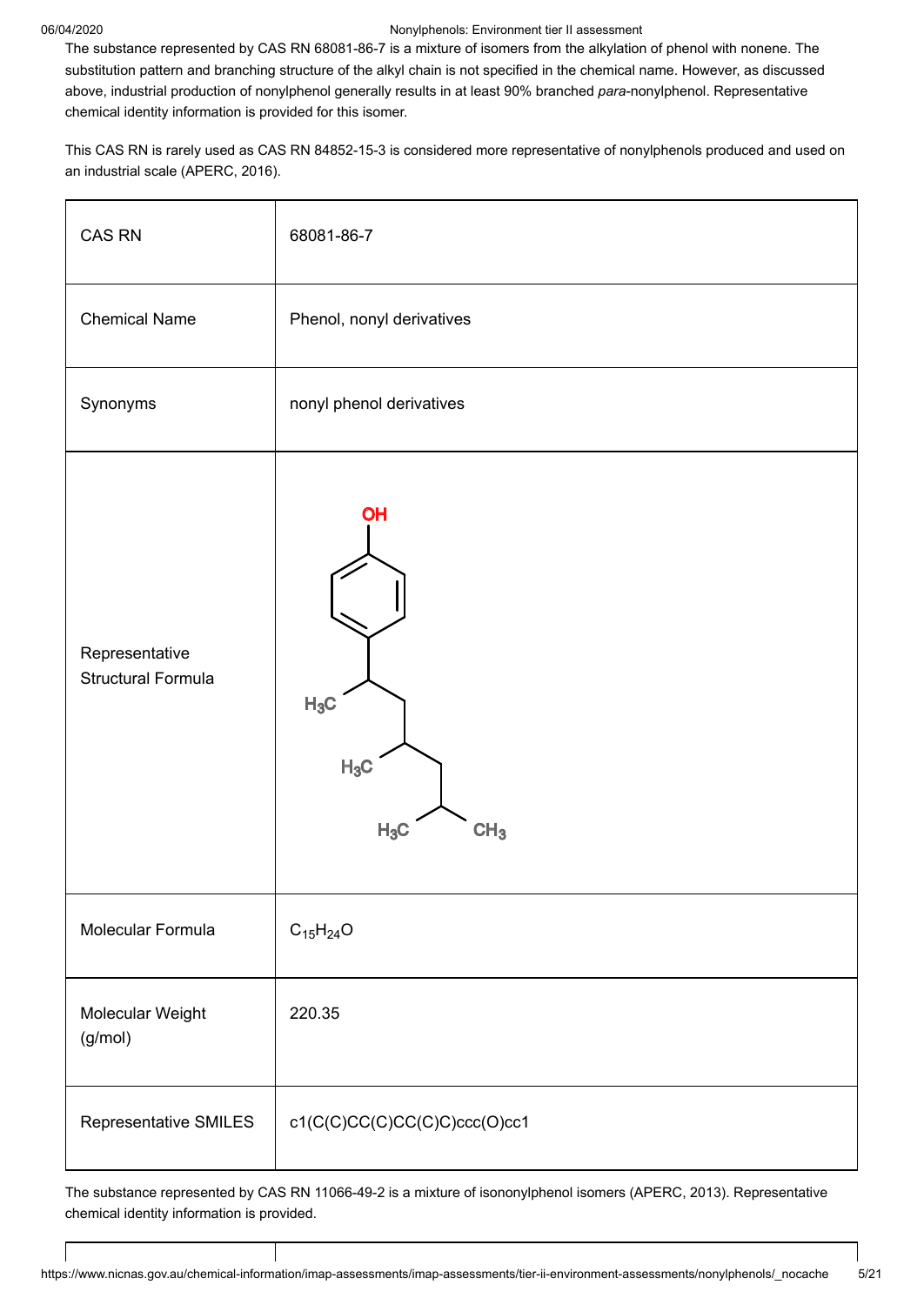| <b>CAS RN</b>                               | <b>Terry</b> priorioid: Environment don't accessoment<br>11066-49-2 |
|---------------------------------------------|---------------------------------------------------------------------|
| <b>Chemical Name</b>                        | Phenol, isononyl-                                                   |
| Synonyms                                    | isononylphenol                                                      |
| Representative<br><b>Structural Formula</b> | CH <sub>3</sub><br>CH <sub>3</sub><br>HO                            |
| Molecular Formula                           | $C_{15}H_{24}O$                                                     |
| Molecular Weight<br>(g/mol)                 | 220.35                                                              |
| Representative SMILES                       | c1(C(CCC)CCCCC)ccc(O)cc1                                            |

# **Straight-chain Isomers**

| CAS RN                    | 104-40-5                          |
|---------------------------|-----------------------------------|
| <b>Chemical Name</b>      | Phenol, 4-nonyl-                  |
| Synonyms                  | 4-nonylphenol<br>para-nonylphenol |
| <b>Structural Formula</b> |                                   |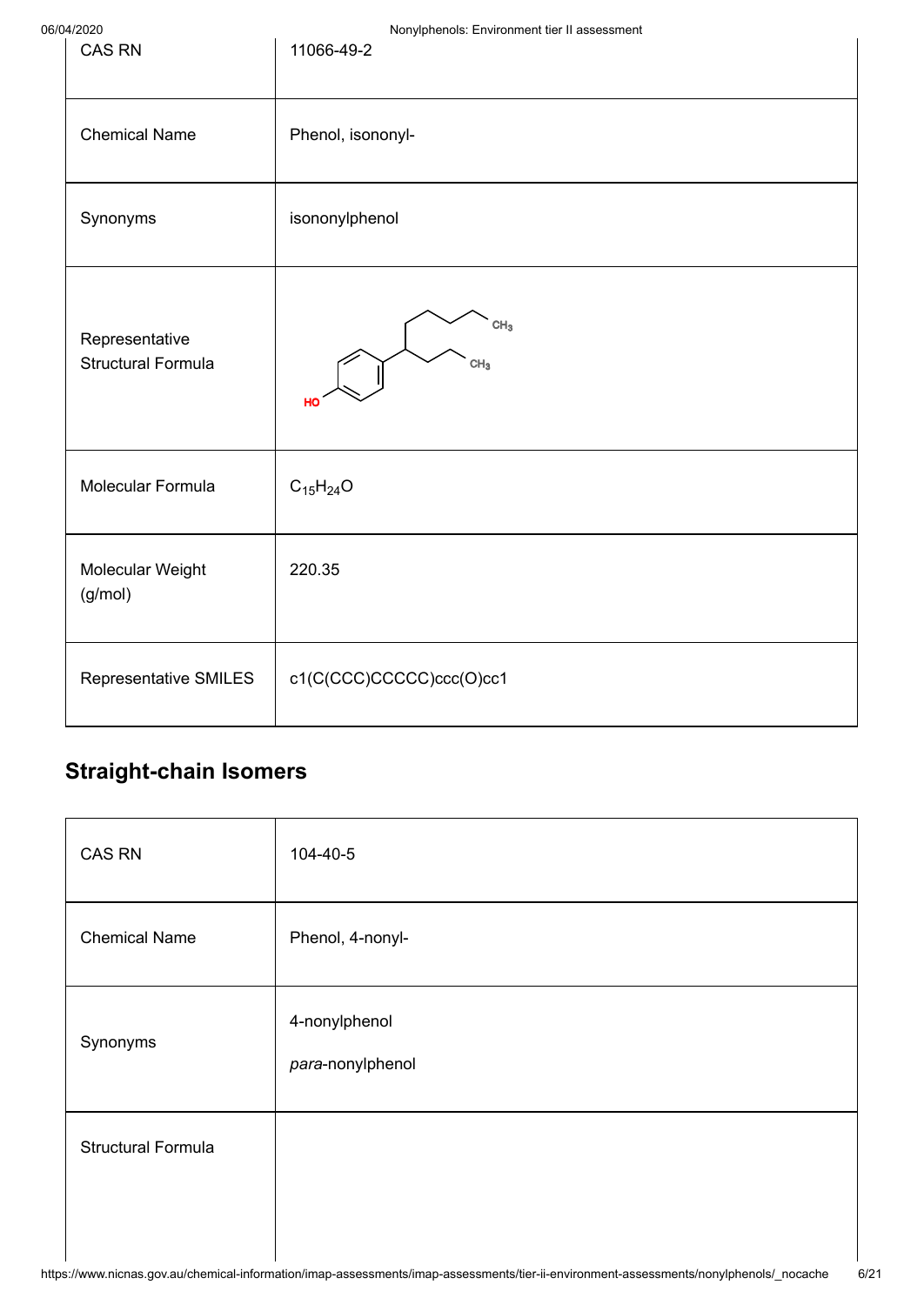$\mathbf{I}$ 

|                             | CH <sub>3</sub><br>OH   |
|-----------------------------|-------------------------|
| Molecular Formula           | $C_{15}H_{24}O$         |
| Molecular Weight<br>(g/mol) | 220.35                  |
| <b>SMILES</b>               | c1(O)ccc(CCCCCCCCCC)cc1 |

The CAS RN for this substance was previously used to identify all isomers of nonylphenol. However, this has subsequently been revised ([APERC, 2013\)](#page-18-3). Now, the substance represented by CAS RN 25154-52-3 is recognised as a mixture of nonylphenol isomers substituted at the *ortho*- (2-), *meta*- (3-) and *para-* (4-) positions with linear nonyl (C<sub>9</sub>) chains [\(US EPA, 2010](#page-20-0)).

| CAS RN                    | 25154-52-3     |
|---------------------------|----------------|
| <b>Chemical Name</b>      | Phenol, nonyl- |
| Synonyms                  | nonylphenol    |
| <b>Structural Formula</b> |                |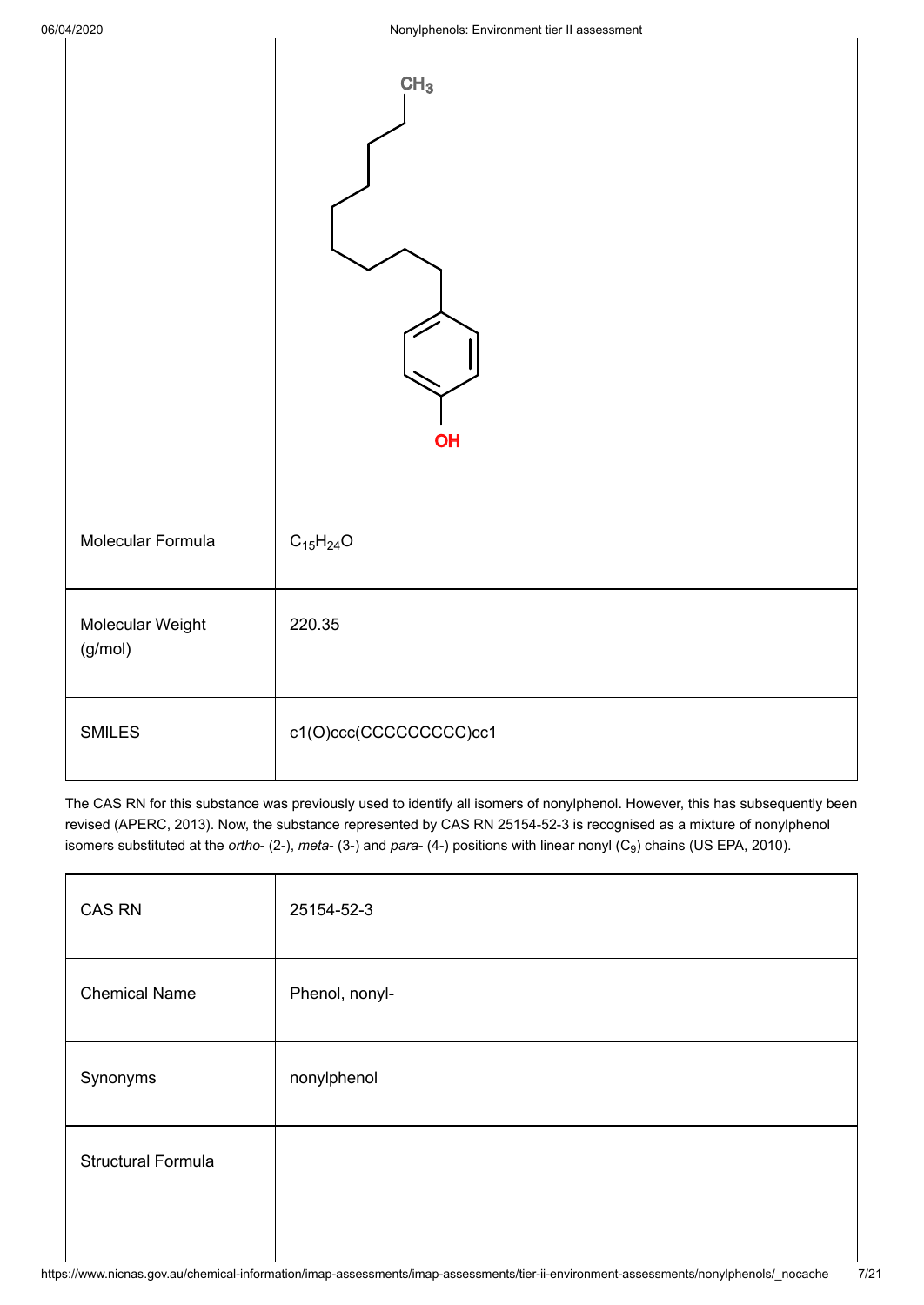|                             | CH <sub>a</sub><br>CH <sub>3</sub>                                            |
|-----------------------------|-------------------------------------------------------------------------------|
| Molecular Formula           | $C_{15}H_{24}O$                                                               |
| Molecular Weight<br>(g/mol) | 220.35                                                                        |
| <b>SMILES</b>               | c1(O)c(CCCCCCCCCC)cccc1<br>c1(O)ccc(CCCCCCCCCC)cc1<br>c1(O)cc(CCCCCCCCCC)ccc1 |

The substance represented by CAS RN 54181-64-5 is a mixture of 1:1 sodium salts of linear chain nonylphenols substituted at the *ortho*- (2-), *meta*- (3-) and *para*- (4-) positions.

| CAS RN                    | 54181-64-5                  |
|---------------------------|-----------------------------|
| <b>Chemical Name</b>      | Phenol, nonyl-, sodium salt |
| Synonyms                  | sodium nonylphenolate       |
| <b>Structural Formula</b> | Nå                          |
| Molecular Formula         | $C_{15}H_{23}NaO$           |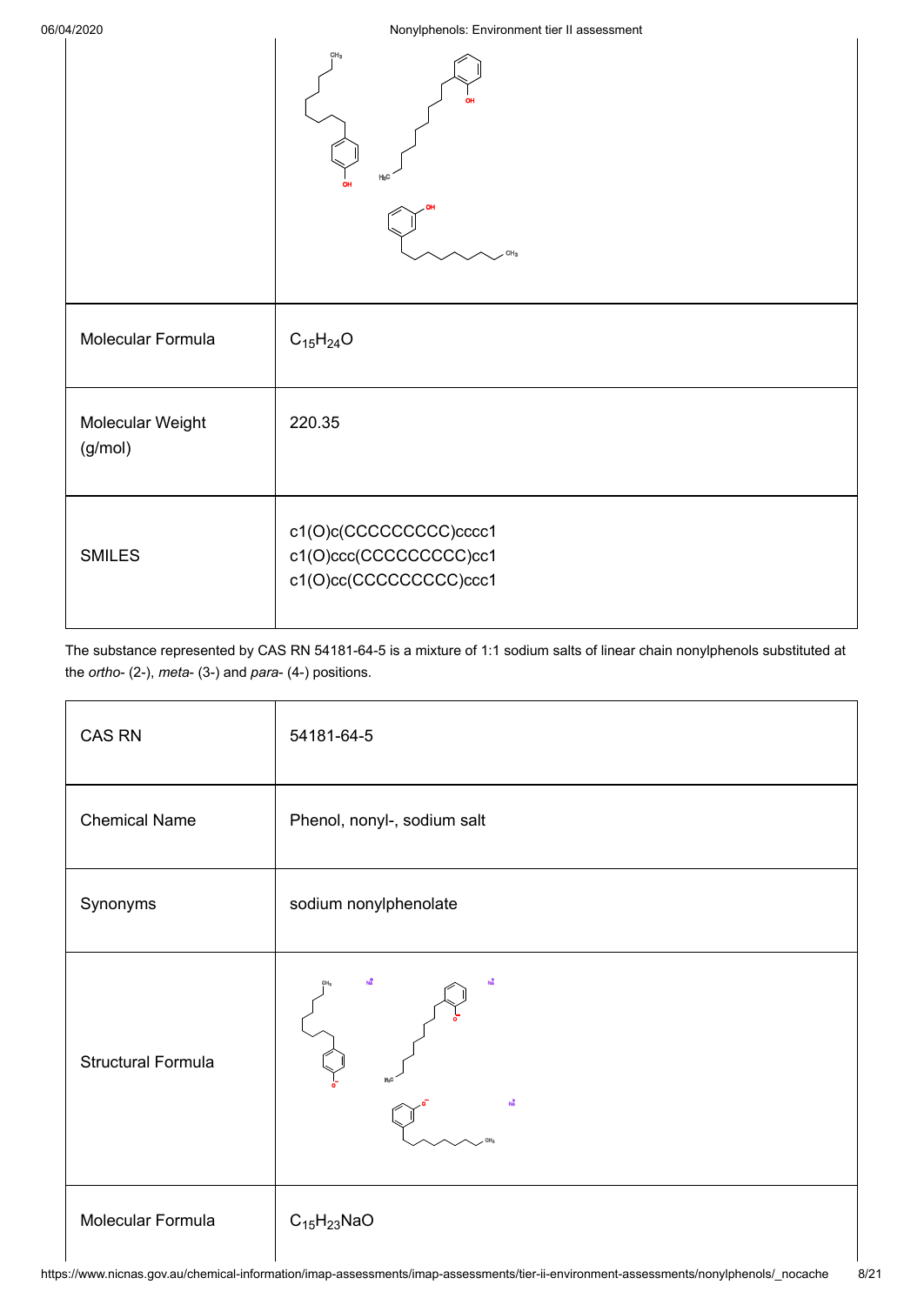| Molecular Weight<br>(g/mol) | 242.33                                                                                                 |
|-----------------------------|--------------------------------------------------------------------------------------------------------|
| <b>SMILES</b>               | c1([O-])c(CCCCCCCCC)cccc1.[Na+]<br>c1([O-])ccc(CCCCCCCCCC)cc1.[Na+]<br>c1([O-])cc(CCCCCCCCC)ccc1.[Na+] |

# <span id="page-8-0"></span>**Physical and Chemical Properties**

The physical and chemical property data below were retrieved from the European Union Risk Assessment Report for 4- Nonylphenol (Branched) and Nonylphenol ([ECB, 2002](#page-18-4)). It was not reported which isomer(s) of nonylphenol were used in the associated studies. Representative values have been selected, noting that the composition and purity of a given test substance may influence the reported physical and chemical properties:

| <b>Physical Form</b>          | liquid                    |
|-------------------------------|---------------------------|
| Pour Point                    | $-8^{\circ}$ C (exp.)     |
| <b>Boiling Point</b>          | > 290°C decomposes (exp.) |
| Vapour Pressure               | 0.3 Pa (exp.)             |
| <b>Water Solubility</b>       | 11 mg/L (exp.)            |
| Ionisable in the Environment? | no                        |
| $\log\mathrm{K_{ow}}$         | 4.48 (exp.)               |

# <span id="page-8-1"></span>**Import, Manufacture and Use**

# **Australia**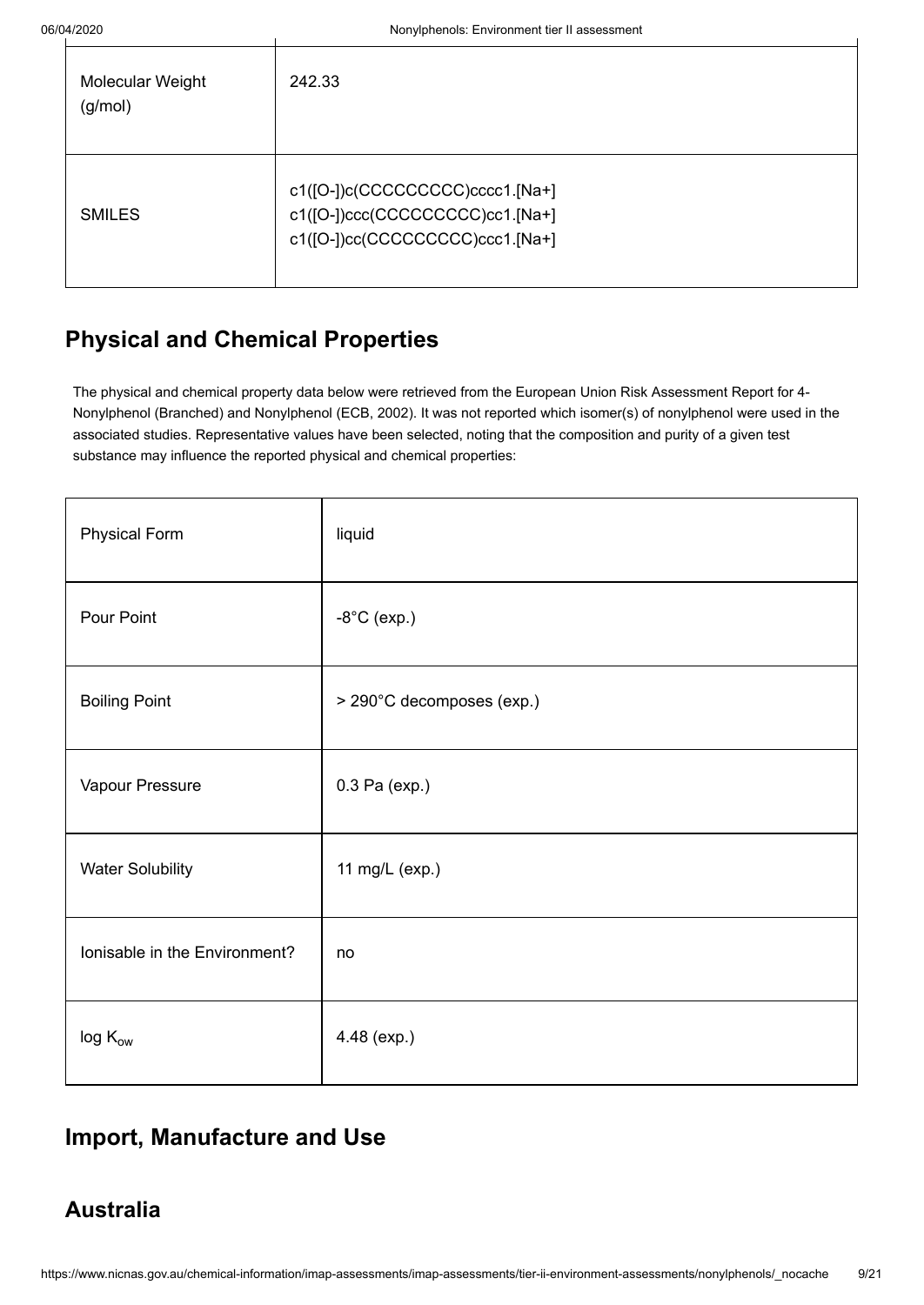Branched 4-nonyl phenol (CAS RN 84852-15-3) has reported uses in spray adhesive products and nonylphenol (CAS RN 25154-52-3) has reported uses in surface coating products.

No specific Australian use, import, or manufacturing information has been identified for the other chemicals in this group.

## **International**

According to industry information, the production of straight chain nonylphenols is generally considered to be not industrially significant. These isomers are typically produced only for research use ([APERC, 2013](#page-18-3)). The most industrially relevant substance is reported to be the branched 4-nonylphenol (CAS RN 84852-15-3) ([US EPA, 2010](#page-20-0)). The following information is expected to primarily relate to this substance.

Nonylphenols are used internationally as industrial intermediates in the production of other chemicals. Traditionally, they have primarily been used in the production of nonylphenol ethoxylates. In the 1990s, approximately 55–60% of nonylphenols produced in the European Union (EU) were used to manufacture nonylphenol ethoxylates ([ECB, 2002](#page-18-4)). Nonylphenol ethoxylates were widely used as surfactants in a range of products until the early to mid-2000s, when concerns regarding their potential to degrade to nonylphenols in the environment resulted in a significant phase down of their use. No information was identified to indicate the current proportion of nonylphenols used in the manufacture of nonylphenol ethoxylates.

Other uses of nonylphenols include use as monomers in the production of phenol/formaldehyde resins, as intermediates in the production of tri(4-nonylphenyl) phosphite (a polymer stabiliser), in the manufacture of phenolic oximes (used in the extraction of copper from ore), and as catalysts in the curing of epoxy resins [\(ECB, 2002;](#page-18-4) [US EPA, 2010](#page-20-0)).

In 2010, demand for nonylphenols in the United States of America (USA) was reported to exceed 170 000 tonnes (US EPA, [2010\). This is consistent with use data from the EU, which indicate current use volumes for branched 4-nonylphenol, which i](#page-20-0)s [known to be the most widely produced nonylphenol, are in the range 10 000 to 100 000 tonnes per annum \(E](#page-20-0)[CHA, 2015](#page-18-5)[a; US](#page-20-0) EPA, 2010).

Import data from the EU indicate that most nonylphenols used in the EU are produced locally. In 2012, it was reported that production of nonylphenols in China is approximately 50 000 tonnes per annum [\(Mao, et al., 2012\)](#page-19-0). Therefore, global annual production volumes appear to continue to be significant and potentially exceed 200 000 tonnes.

# <span id="page-9-0"></span>**Environmental Regulatory Status**

## **Australia**

The use of the chemicals in this group is not subject to any specific national environmental regulations.

## **United Nations**

None of the chemicals in this group are currently identified as a Persistent Organic Pollutant ([UNEP, 2001](#page-20-1)), ozone depleting substance ([UNEP, 1987](#page-20-2)), or hazardous substance for the purpose of international trade ([UNEP & FAO, 1998](#page-20-3)).

## **OECD**

Nonylphenol (CAS RN 25154-52-3) and branched 4-nonylphenol (CAS RN 84852-15-3) were identified as High Production Volume (HPV) chemicals by the OECD in 2004 and 2007. This indicates that these chemicals were used at more than 1000 tonnes per annum in at least one member country or region [\(OECD, 2004](#page-19-1)).

Both of these chemicals have been sponsored for assessment under the Cooperative Chemicals Assessment Programme (CoCAP) by the Netherlands. The 12<sup>th</sup> Screening Information Dataset (SIDS) Initial Assessment Meeting (SIAM 12) found that both chemicals were candidates for further work ([OECD, 2001\)](#page-19-2).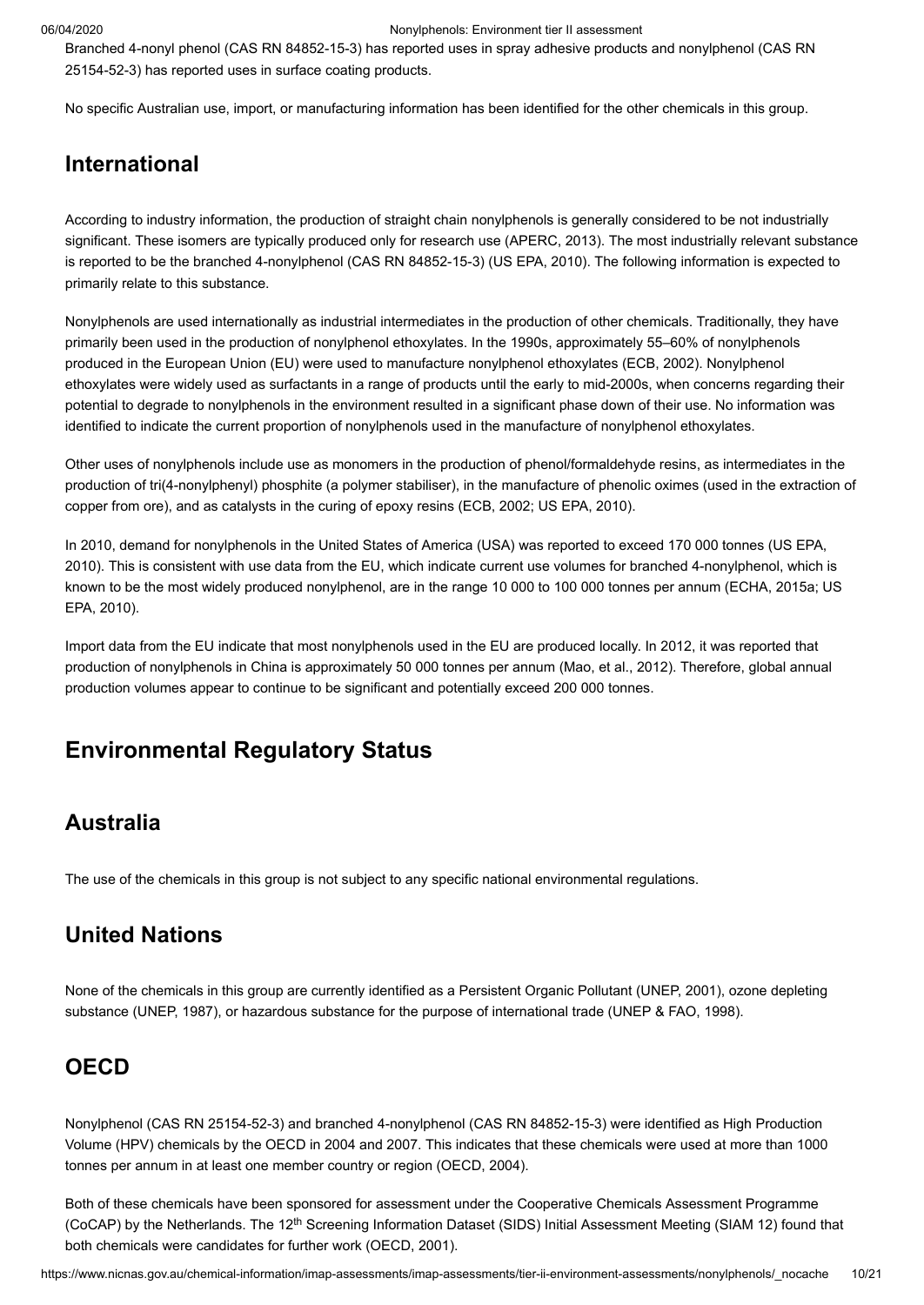The remaining chemicals in this group have not been sponsored for assessment under CoCAP ([OECD, 2013\)](#page-19-3).

## **Canada**

Nonylphenols are listed on Schedule 1 of the *Canadian Environmental Protection Act 1999* (the Toxic Substances List) ([Environment Canada, 2013a\)](#page-18-6). Use of nonylphenols has been phased down in Canada since 2004, with most users of nonylphenols required to prepare and implement pollution prevention plans. The majority have met risk management objectives by eliminating the use of these chemicals ([Environment Canada, 2014](#page-18-7)).

One chemical (nonyl phenol derivatives, CAS RN 68081-86-7) was categorised as not Persistent (not P), Bioaccumulative (B), and Inherently Toxic to the Environment (iT<sub>E</sub>) by Environment Canada during the Categorization of the Domestic Substances List (DSL) ([Environment Canada, 2013b](#page-18-8)). Two chemicals in this group (sodium nonylphenolate, CAS RN 54181-64-5 and branched nonylphenol, CAS RN 90481-04-2) were not listed on the DSL ([Environment Canada, 2013d](#page-18-9)). The remaining four chemicals in this group were categorised as not P, not B, and iT $_{\rm E}$  ([Environment Canada, 2013b](#page-18-8)).

# **European Union**

All chemicals in this group are subject to export notification procedures and prior informed consent notification for imports under Regulation No 649/2012 of the European Parliament and of the Council. Importers and exporters of the chemical must notify relevant authorities before transportation of the substance ([European Commission, 2012\)](#page-19-4).

Nonylphenol (CAS RN 25154-52-3) is prohibited for use in the EU at concentrations equal to or greater than 0.1% in most cleaning products, or in textile and leather processing, metal working, manufacturing of pulp and paper, cosmetic products and other personal care products under Annex XVII (List of Restrictions) to the Registration, Evaluation, Authorisation and Restriction of Chemicals (REACH) legislation [\(ECHA, 2014](#page-18-10)). Branched 4-nonylphenol (CAS RN 84852-15-3) is currently listed on the Community Rolling Action Plan for evaluation under the REACH legislation based on potential for high environmental exposure ([ECHA, 2015c](#page-18-11)).

Branched 4-nonylphenol (CAS RN 84852-15-3) is currently registered for use in the EU under the REACH legislation. The [remaining chemicals in this group have been pre-registered, but have not yet undergone the full registration process \(ECHA,](#page-18-5) 2015a; [2015d](#page-18-12)).

# **United States of America**

The United States Environmental Protection Agency (US EPA) published an Action Plan for Nonylphenol and Nonylphenol Ethoxylates in 2010. Significant New Use Rules (SNURs) were subsequently proposed for nonylphenol (CAS RN 25154-52-3), 4-nonylphenol and branched 4-nonylphenol, prohibiting new uses without prior approval [\(US EPA, 2015\)](#page-20-4).

# <span id="page-10-0"></span>**Environmental Exposure**

Based on international data, the industrially relevant nonylphenols in this group are expected to be used predominantly as intermediates in the manufacture of other chemicals, or in a manner which results in the chemical being bound in an inert matrix. Environmental release of nonylphenols from use in these industrial applications is expected to be limited, resulting only from processes such as rinsing of manufacturing equipment.

Chemicals released from processes such as cleaning of manufacturing equipment may enter sewage treatments plants (STPs) in waste water. Depending on degradation and partitioning processes of chemicals in STPs, some fraction of the quantity of chemicals in waste water entering STPs can be emitted to the air compartment, to rivers or oceans in treated effluent, or to soil through application of biosolids to agricultural land. Based on the high lipophilicity of nonylphenols, approximately 20% of the total volume of these chemicals entering a typical STP may be removed by adsorption to sludge, which may be applied to land as biosolids ([Struijs, 1996\)](#page-19-5). Hence, emissions of nonylphenols to both environmental surface waters and soils are considered as part of this assessment.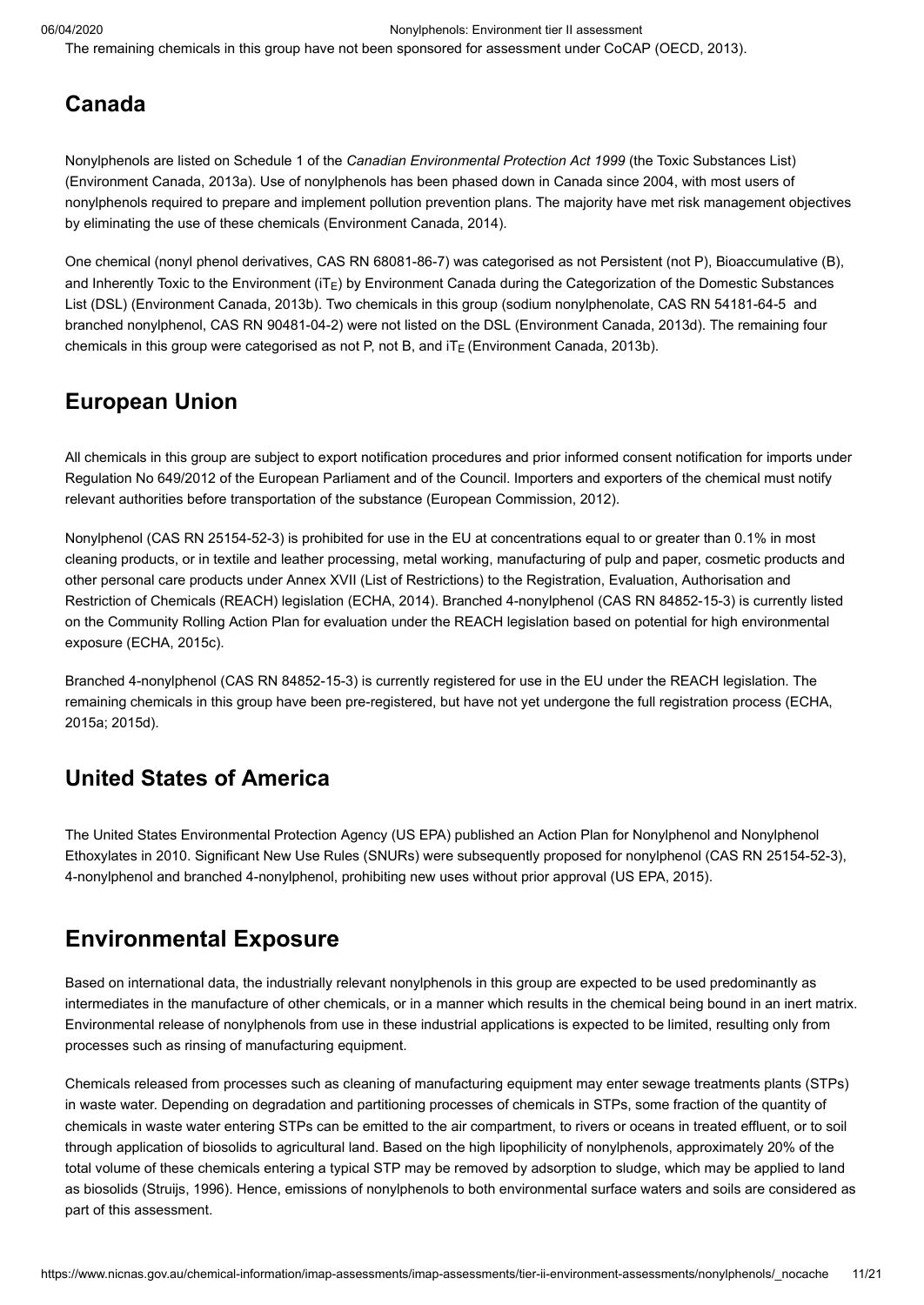## **Environmental Fate**

### **Partitioning**

The chemicals in this group are expected to partition between water and sediment, or remain in soil, when released from industrial uses.

[Nonylphenols are neutral organic chemicals that are only slightly to moderately soluble in water, with moderate volatility \(ECB,](#page-18-4) 2002). A Henry's Law constant of 0.11 Pa-m<sup>3</sup>/mol, available for nonylphenol (CAS RN 25154-52-3), indicates moderate volatility from water and moist soil ([LMC, 2013](#page-19-6)). The log K<sub>ow</sub> value available demonstrates high lipophilicity, which suggests limited mobility in soil. This is supported by the estimated soil adsorption coefficients (log K $_{\rm oc}$  > 3.6) for nonylphenols [\(US EPA, 2008\)](#page-20-5).

Calculations with a standard multimedia partitioning (fugacity) model assuming equal and continuous distributions to air, water and soil compartments (Level III approach) predict that nonylphenols will mainly partition to the soil compartment (approximately 60%), with minor partitioning to the sediment compartment and water compartment (approximately 20% each) ([US EPA, 2008\)](#page-20-5). Nonylphenols are expected to remain in the soil compartment if released solely to soil ([US EPA, 2008](#page-20-5)). With sole release to the [water compartment, nonylphenols are expected to partition equally between the water and sediment compartments \(US EPA,](#page-20-5) 2008).

### **Degradation**

The chemicals in this group are expected to undergo degradation in the environment.

The biodegradation of technical nonylphenol (assumed to be branched) has been observed to be 62% in 28 days in a study conducted in accordance with OECD Test Guideline (TG) 301 F using inocula from STP receiving predominantly municipal waste, but the 10 day window was not met ([ECB, 2002](#page-18-4)). Other studies have determining varying degrees of biodegradation, from 0% to 53% ([ECB, 2002](#page-18-4)). The biodegradability of nonylphenols is known to vary across isomers ([Lu and Gan, 2014\)](#page-19-7). However, the abovementioned study, conducted with technical nonylphenol, is expected to be representative of the isomers typically found in the environment. Previous assessments of nonylphenols have suggested that nonylphenols have not passed other ready biodegradation tests because local microbial populations require acclimation to the substance, resulting in a lag phase.

However, soil studies testing the biodegradation of radio-labelled nonylphenols for durations up to 150 days have indicated that, while concentrations of the parent compound can fall dramatically, less than 10% of the parent chemical undergoes complete mineralisation [\(Dettenmaier and Doucette, 2007](#page-18-13); [Kouloumbos, et al., 2008;](#page-19-8) [Shan, et al., 2011\)](#page-19-9). Further studies have identified a [stable nitrophenol metabolite in soil/sludge and sediment matrices at levels up to 40% of applied nonylphenol \(De Weert, et al.,](#page-18-14) 2009; [Kouloumbos, et al., 2008;](#page-19-8) [Telscher, et al., 2005](#page-20-6); [Zhang, et al., 2009 \)](#page-20-7). Varying levels of eventual degradation of this metabolite were observed.

[In the atmosphere, nonylphenols are predicted to undergo rapid photo-oxidation by hydroxyl radicals \(half life = 2.5 hours\) \(US](#page-20-5) EPA, 2008).

### **Bioaccumulation**

The chemicals in this group have a moderate potential to bioconcentrate in aquatic organisms.

Experimental data demonstrate moderate potential for nonylphenols to bioconcentrate in fish. The highest available whole body bioconcentration factor (BCF) for fish is 1200–1330 L/kg, although this value was based on total radioactivity and may include measurement of metabolites. Other studies conducted using various fish species have determined mean whole body BCF values between 220 and 741 L/kg [\(ECB, 2002\)](#page-18-4). Conversely, bioconcentration values as high as 3300 L/kg have been estimated for mussels ([ECB, 2002](#page-18-4)). However, mussels are recognised as being particularly susceptible to bioconcentration of chemicals due to their feeding behaviour and limited mobility. This results in exposure to the chemical through the water column and sediment, including direct contact and/or resuspension ([Zaldivar, et al., 2011](#page-20-8)). Therefore, values for mussels may not provide a representative measure of general bioconcentration potential.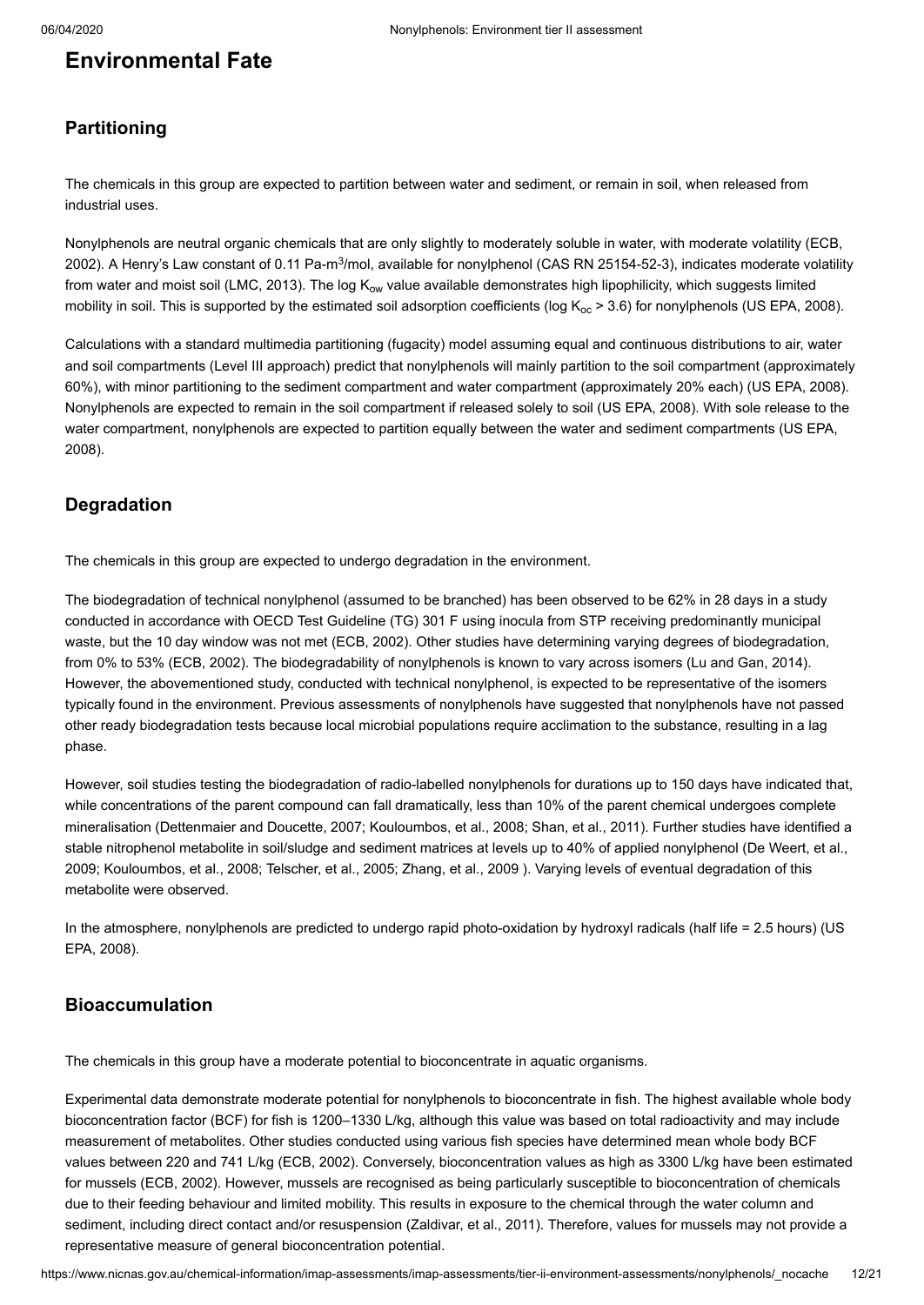Biomagnification of nonylphenols in aquatic organisms appears to be limited. Various field studies have indicated that nonylphenol concentrations are lower in fish compared to primary feeders ([ECB, 2002;](#page-18-4) [Takeuchi, et al., 2009\)](#page-19-10). Some studies have determined Biomagnification Factors (BMFs) greater than one, indicating biomagnification, in bird/fish prey relationships. Hu et al. ([2005](#page-19-11)) found nonylphenol concentrations in herring gulls to be higher than concentrations in prey (catfish, bartail flathead and white flower croaker), with BMF values between 1.15 and 1.51. In a study also investigating biomagnification in herring gulls, Staniszewska et al. ( [2014](#page-19-12) ) found mean BMF values between 1 and 4 (maximum 15) when comparing muscle and liver concentrations with those of herring, flounder and cod. However, it is difficult to interpret the results of these studies, as herring gulls often scavenge and dietary nonylphenol may derive from multiple sources. In the absence of further information, these studies are not considered to provide a sufficient weight of evidence in favour of biomagnification of nonylphenols.

Bioaccumulation also appears significant in sediment-dwelling organisms. A 56 day Biota Sediment Accumulation Factor (BSAF) of 24 g carbon/g lipid has been determined for the worm *Lumbriculus variegatus*. The ingestion of sediment was identified as a key exposure pathway in this study. Subsequent field studies for the same species determined BSAF values [between 39 and 55 g carbon/g lipid \(C](#page-19-13)[roce, et al., 200](#page-18-15)[5\). Similar values have been obtained in additional studies \(Hecht, et al.,](#page-19-13) 2004; [Maenpaa and Kukkonen, 2006\)](#page-19-14). Compared to BSAF values for other organic chemicals, these values appear to indicate significant bioaccumulation potential for nonylphenols in this species ([Croce, et al., 2005\)](#page-18-15).

### **Transport**

The chemicals in this group are not expected to undergo long-range transport.

Nonylphenols are readily sorbed to soil and sediment, which is expected to limit their potential to undergo long-range transport in the environment. Although the substances are also soluble in water and moderately volatile, nonylphenols have a relatively short primary half life in water and are rapidly degraded in the atmosphere. No environmental monitoring data were identified to indicate presence in remote areas.

# **Predicted Environmental Concentration (PEC)**

Predicted environmental concentrations were estimated for the chemicals in this group based on available Australian environmental monitoring information.

Standard exposure modelling for the release of chemicals to surface water in STP effluents was used to calculate riverine environmental concentrations [\(Struijs, 1996](#page-19-5)). In accordance with the IMAP Framework, a default value of 100 tonnes is [allocated for each chemical in this group as the volume that is imported and/or manufactured in Australia annually \(NICNAS,](#page-19-15) 2013). Assuming that the majority of nonylphenols are used as an intermediate in industrial processes, 5% of the introduced quantity of each chemical is estimated to be released to STPs nationwide. Based on these standard calculations, 75% of nonylphenols in waste water entering STP are predicted to be removed as a result of volatilisation, partitioning to sludge, and biodegradation. The resultant PECs for the riverine compartment was calculated to be 1.06 µg/L for each chemical in this group.

These values are supported by measured environmental concentrations of nonylphenols in Australia. However, it is noted that interpretation of these studies can be difficult due to the range of isomers present in the technical mixtures of nonylphenols, and the potential for nonylphenol to be derived from degradation of chemicals which are not in this group (such as nonylphenol ethoxylates). One study has considered levels of nonylphenols at various STPs in South-East Queensland. Branched nonylphenol was reported in effluent at concentrations ranging from 0.056 to 0.34 µg/L ([Tan, et al., 2007](#page-20-9)). Similar studies, also [conducted in South-East Queensland, report effluent concentrations of 4-nonylphenol in the range of 0.10 to 2.9 µg/L \(Leusch,](#page-19-16) et al., 2005; [Ying, et al., 2009\)](#page-20-10).

[Biosolid samples from 13 STPs around Australia have been found to contain 0.35 to 513 mg/kg 4-nonylphenol \(Langdon, et al.,](#page-19-17) 2011). Concentrations of 4-nonylphenol in soils subject to long-term biosolid application have been noted to decrease sharply with soil depth internationally ([Xia, et al., 2010](#page-20-11)), consistent with potential rapid primary degradation as outlined above.

# <span id="page-12-0"></span>**Environmental Effects**

## **Effects on Aquatic Life**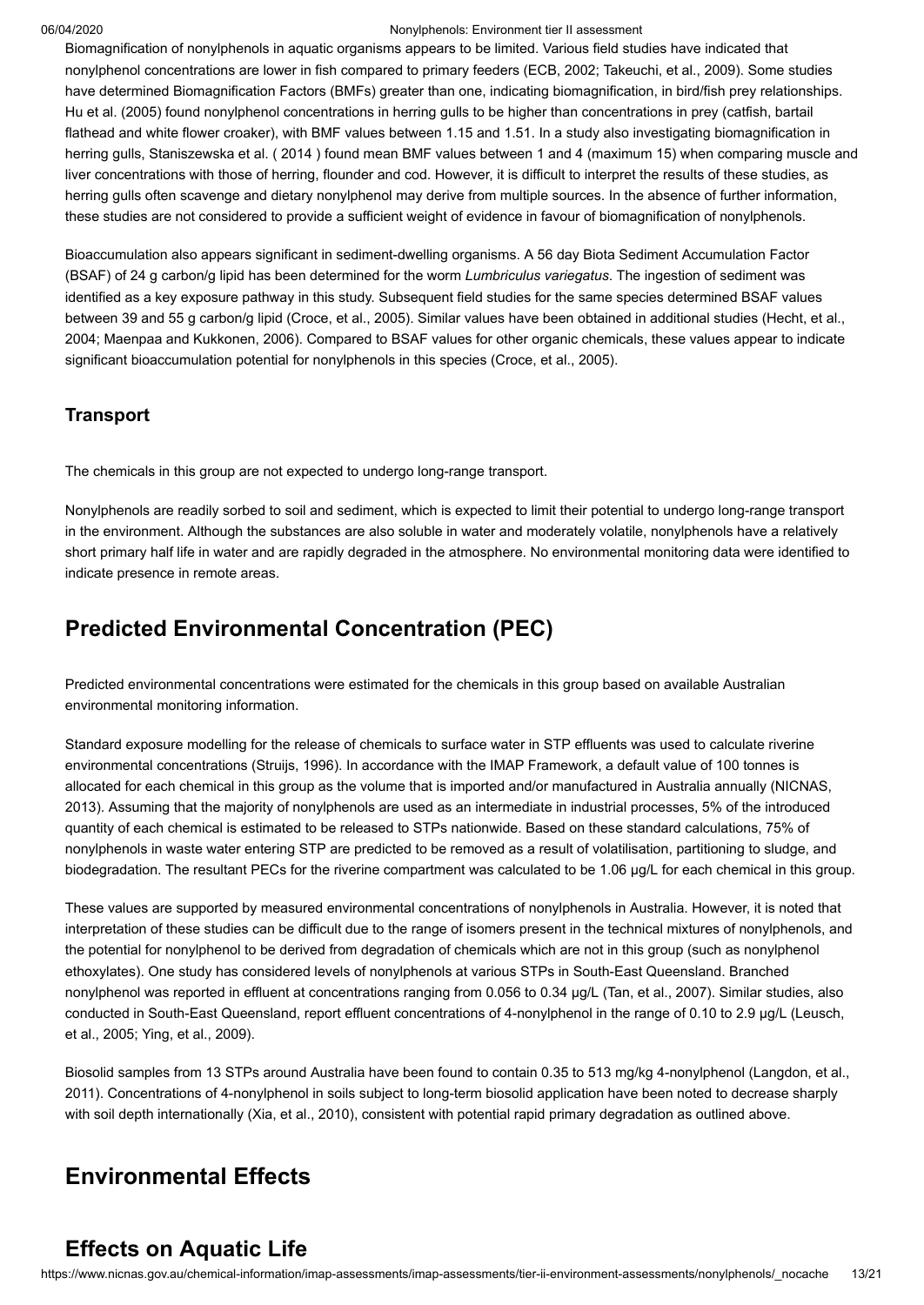The chemicals in this group are expected to cause toxic effects at low concentrations in aquatic organisms across multiple trophic levels.

In many of the available data, chemical identity was poorly characterised. Where not otherwise indicated, the test substance was simply referred to as "nonylphenol".

### **Acute toxicity**

The following measured median lethal concentration (LC50) and median effective concentration (EC50) values for model organisms across three trophic levels were reported in the European Union Risk Assessment Report for 4-Nonylphenol (Branched) and Nonylphenol [\(ECB, 2002\)](#page-18-4):

| Taxon         | Endpoint               | Method                                                                                                                              |
|---------------|------------------------|-------------------------------------------------------------------------------------------------------------------------------------|
| Fish          | 96 h LC50 = 0.128 mg/L | Experimental<br>Pimephales promelas (Fathead<br>minnow)<br>Flow through                                                             |
| Invertebrates | 48 h EC50 = 0.085 mg/L | Experimental<br>Daphnia magna (Water flea)<br><b>Static</b>                                                                         |
|               | 96 h EC50 = 0.069 mg/L | Experimental<br>Ceriodaphnia dubia (Water flea)<br><b>Static</b><br>Test substance: CAS RN 84852-<br>$15 - 3$                       |
| Algae         | 72 h EC50 = 0.323 mg/L | Experimental<br>Scenedesmus subspicatus<br>(Green algae)<br>Test substance: CAS RN 25154-<br>$52-3$<br>Reduced growth rate observed |
|               |                        |                                                                                                                                     |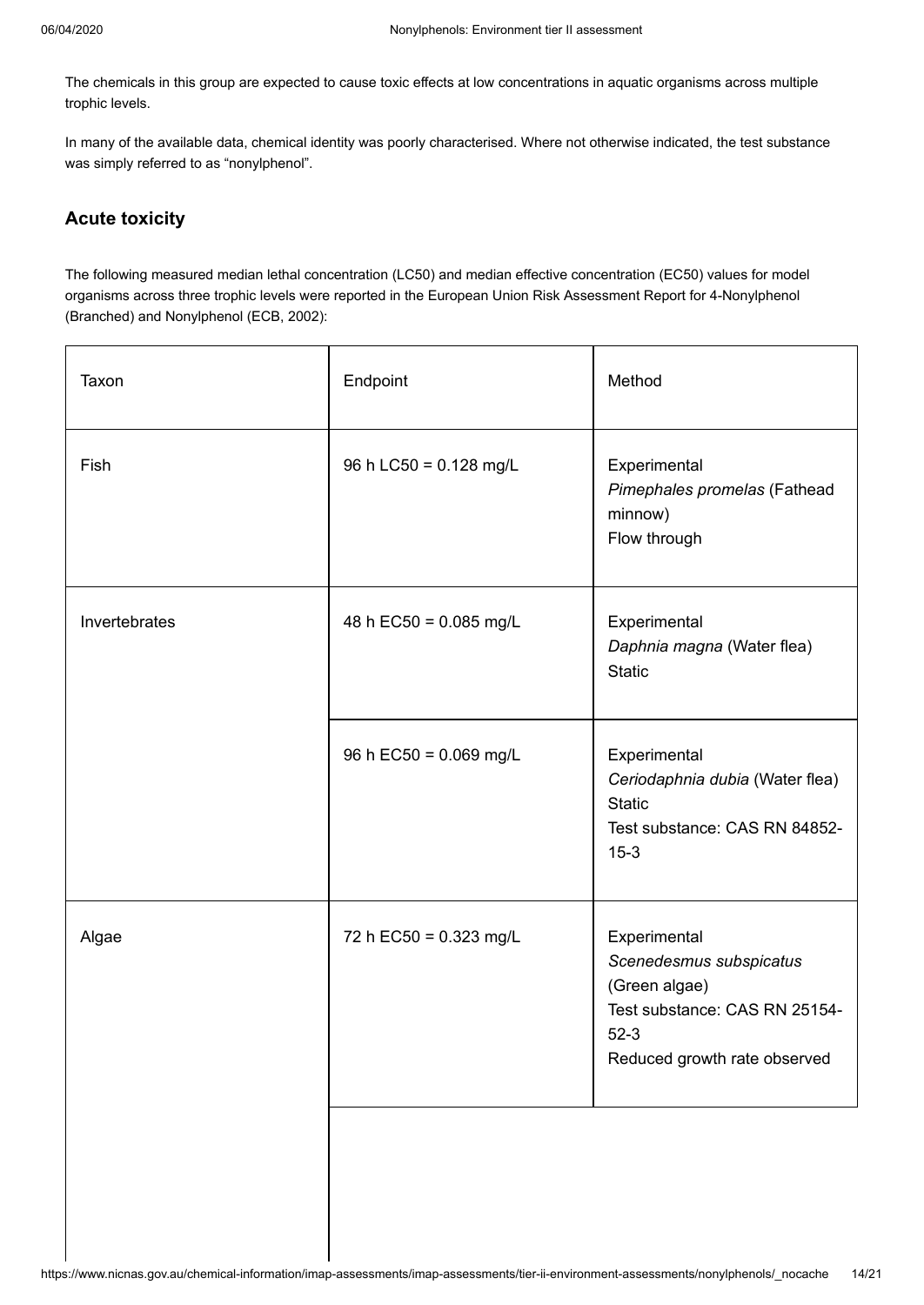| Taxon | Endpoint                | Method                                                                                                                                                  |
|-------|-------------------------|---------------------------------------------------------------------------------------------------------------------------------------------------------|
|       | 96 h $EC50 = 0.41$ mg/L | Experimental<br>Selenastrum capricornutum<br>(Green algae)<br>Test substance: CAS RN 84852-<br>15-3 (95% 4-nonylphenol)<br>Reduced cell growth observed |

## **Chronic toxicity**

The following no-observed-effect-concentration (NOEC) and effective concentration for 10% of the test population (EC10) values for model organisms across three aquatic trophic levels were reported in the European Union Risk Assessment Report for 4-Nonylphenol (Branched) and Nonylphenol ([ECB, 2002](#page-18-4)):

| Taxon         | Endpoint                 | Method                                                                                                                                                          |
|---------------|--------------------------|-----------------------------------------------------------------------------------------------------------------------------------------------------------------|
| Fish          | 28 d NOEC = 0.0595 mg/L  | Experimental<br>Lepomis macrochirus (Bluegill)<br>Flow-through<br>Mortality observed                                                                            |
|               | 33 d NOEC = 0.0074 mg/L  | Experimental<br>Pimephales promelas (Fathead<br>minnow)<br>Flow through<br>Test substance: CAS RN 84852-<br>$15 - 3$<br>Decreased survival of embryos           |
| Invertebrates | 21 d NOEC = $0.024$ mg/L | Experimental<br>Daphnia magna (Water flea)<br><b>Static</b><br>Test substance: 91.8%<br>nonylphenol, 86.1% 4-<br>nonylphenol<br>Decreased survival of offspring |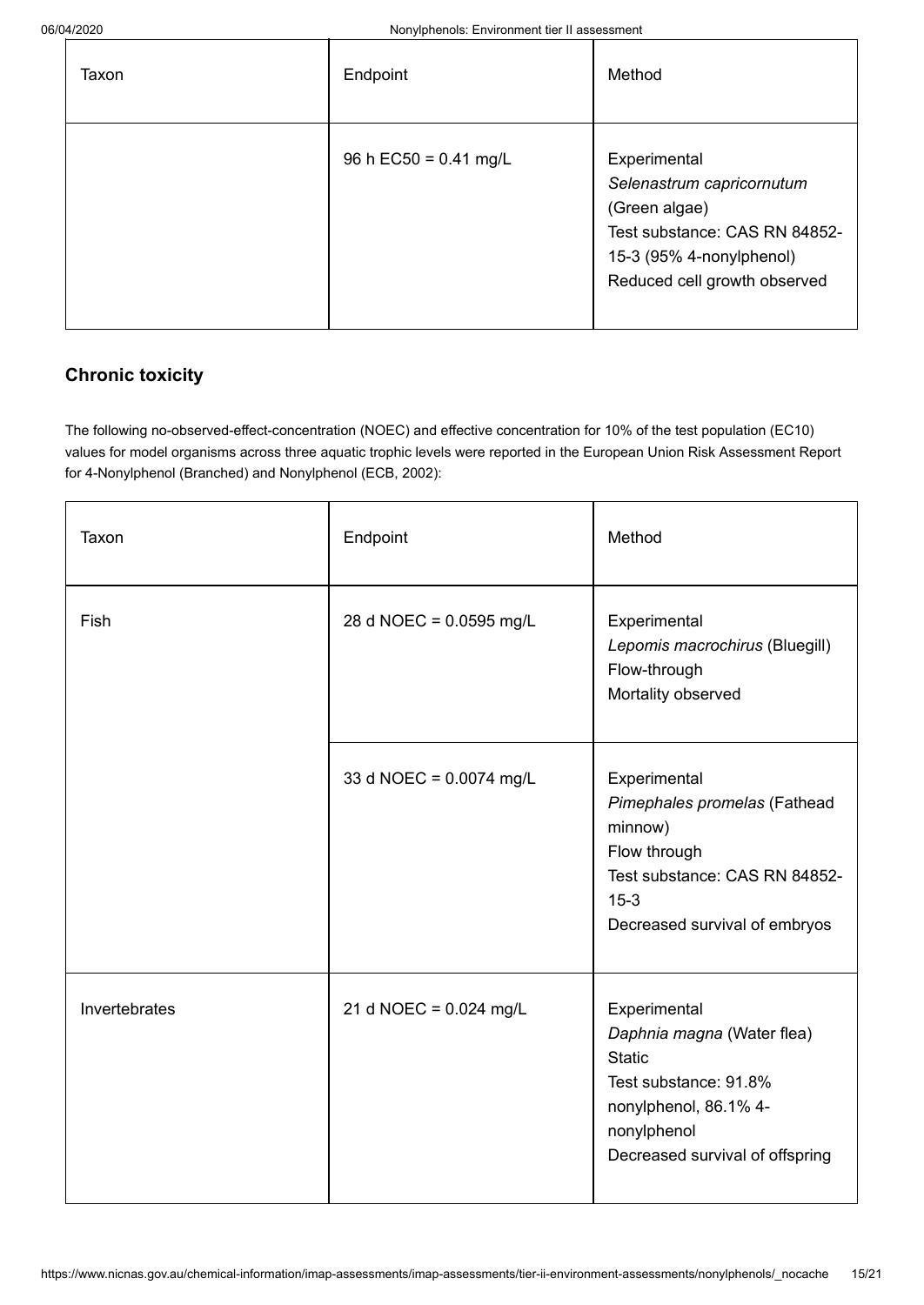| Taxon | Endpoint                | Method                                                                                                                              |
|-------|-------------------------|-------------------------------------------------------------------------------------------------------------------------------------|
| Algae | 72 h EC10 = 0.0251 mg/L | Experimental<br>Scenedesmus subspicatus<br>(Green algae)<br>Test substance: CAS RN 25154-<br>$52-3$<br>Reduced growth rate observed |

Studies considering the effects of nonylphenol on Australian species have also been conducted. Holdway et al. [\(2008\)](#page-19-18) found that 24 hour exposure to nonylphenols reduced fertility in the Australian rainbowfish (*Melanotaenia fluviatilis*). A NOEC of 0.05 mg/L was determined.

Nonylphenols are known to have endocrine activity and cause toxic effects in the reproductive systems of organisms. The [chemical binds to the \(o\)estrogen receptor and mimics the effects of naturally occurring \(o\)estrogen \(Environment Canada,](#page-18-16) 2002). Some isomers of nonylphenol are more (o)estrogenic than others [\(Lu and Gan, 2014](#page-19-7); [Uchiyama, et al., 2008\)](#page-20-12).

In fish, the presence of (o)estrogen induces the release of vitellogenin, which normally plays a role in egg production. The ability for exposure to nonylphenols to significantly increase blood vitellogenin levels in fish in a dose-dependent manner has been well established [\(ECB, 2002;](#page-18-4) [Environment Canada, 2002](#page-18-16)). In male fish, the (o)estrogenic activity of nonylphenols manifests in [changes in testicular structure \(including the development of testis-ova\) and reduced testes size \(E](#page-18-16)[CB, 2002](#page-18-4)[; Environment](#page-18-16) Canada, 2002).

In water fleas (*Daphnia* sp.), exposure to nonylphenols has been found to reduce the elimination of testosterone metabolites in a dose-dependent manner. It has been hypothesised that reduced elimination of testosterone metabolites contributes to observed reproductive toxicity, including a decrease in the number of offspring produced and a increase in deformed offspring born to exposed animals [\(ECB, 2002](#page-18-4)).

# **Effects on Sediment-Dwelling Life**

Nonylphenols can cause toxic effects in sediment-dwelling organisms.

A 14 d NOEC of 20.1 mg/kg dry weight is available for the midge *Chironomus tentans* ([Environment Canada, 2002](#page-18-16)).

# **Effects on Terrestrial Life**

Nonylphenols can cause toxic effects in terrestrial organisms.

Chronic ecotoxicity values have been obtained for nonylphenols for the springtail *Folsomia fimetaria* and the earthworm *Aporrectodea caliginosa*. Both studies considered reproductive toxicity and obtained a 21 d EC10. In *F. fimetaria*, the value was 23.6 mg/kg soil, while in *A. caliginosa* the value was 3.44 mg/kg soil [\(Environment Canada, 2002\)](#page-18-16).

Similar to aquatic organisms, (o)estrogenic activity as a result of nonylphenol exposure has also been observed in reptilian, avian and mammalian cells [\(Environment Canada, 2002\)](#page-18-16).

# **Predicted No-Effect Concentration (PNEC)**

Based on the presented data, fish are most sensitive to the chronic toxic effects of nonylphenols. Therefore, the results from the 33 d fish chronic toxicity test were used to derive an aquatic PNEC. The PNEC for the chemicals in this group is calculated to be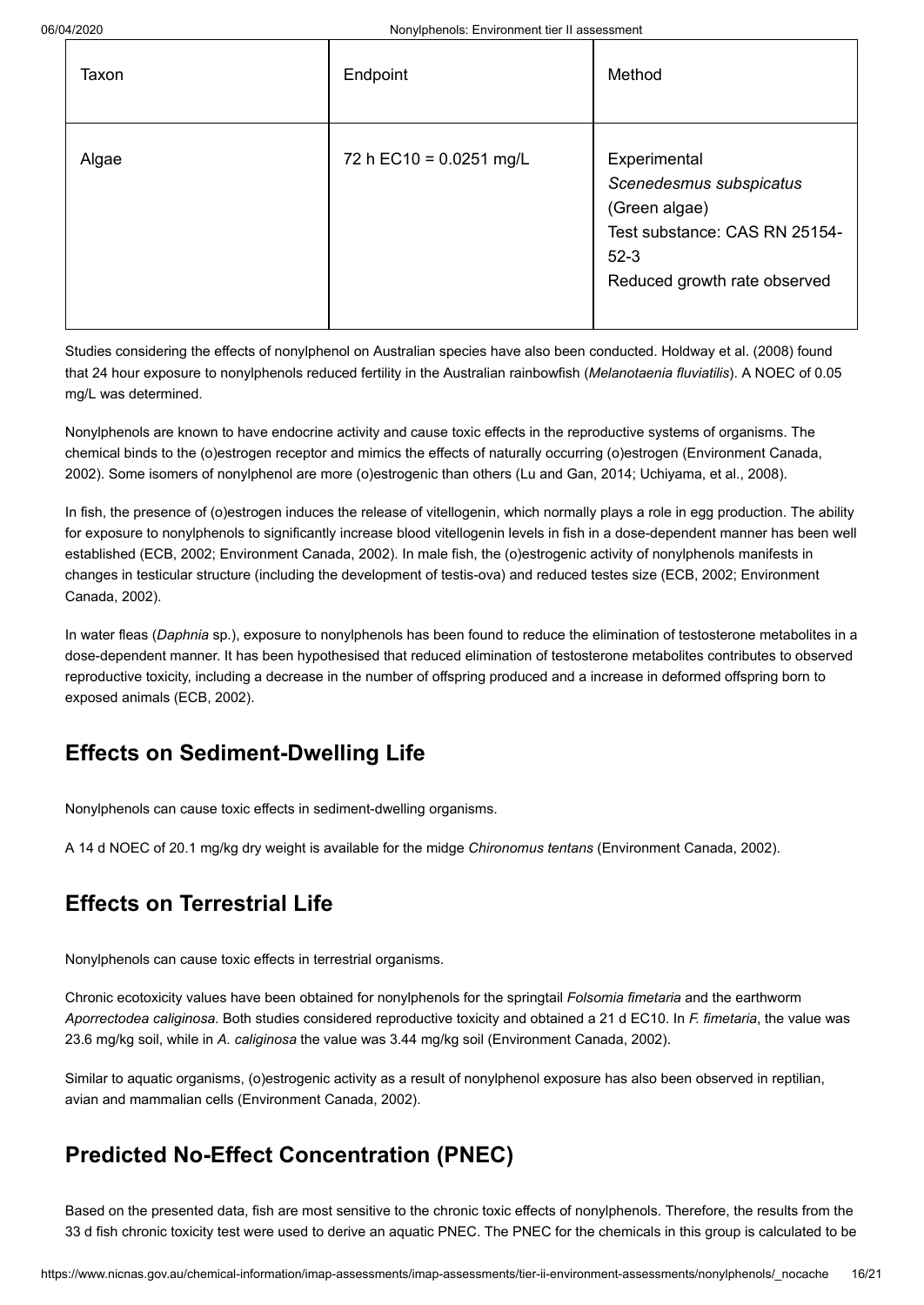0.074 µg/L, based on the 33 d NOEC of 0.0074 mg/L and an assessment factor of 100. A conservative assessment factor of 100 was selected as although chronic ecotoxicity data are available across three aquatic trophic levels, nonylphenols have moderate bioaccumulation potential in aquatic organisms.

Insufficient data are available to calculate a PNEC for nonylphenols for the sediment or soil compartments.

## <span id="page-16-0"></span>**Categorisation of Environmental Hazard**

The categorisation of the environmental hazards of phenol, 4-nonyl-, branched; phenol, nonyl-, branched; phenol, nonyl derivatives; phenol, isononyl-; phenol, 4-nonyl-; phenol, nonyl-; and phenol, nonyl-, sodium salt according to domestic environmental hazard thresholds is presented below ([EPHC, 2009;](#page-18-17) [NICNAS, 2013\)](#page-19-15):

### **Persistence**

Not Persistent (Not P). Based on the results of the ready biodegradation study available for a commercial nonylphenol mixture, all chemicals in this group are categorised as Not Persistent.

## **Bioaccumulation**

Not Bioaccumulative (Not B). Based on BCF values in fish less than 2000 L/kg, all chemicals in this group are categorised as Not Bioaccumulative.

It should be noted that available data nevertheless indicate moderate potential for bioaccumulation in aquatic organisms, and possible biomagnification in piscivorous birds.

## **Toxicity**

Toxic (T). Based on the available aquatic toxicity data, which demonstrate acute toxicity values below 1 mg/L and chronic toxicity values below 0.1 mg/L, all chemicals in this group are categorised as Toxic.

## **Summary**

Phenol, 4-nonyl-, branched; phenol, nonyl-, branched; phenol, nonyl derivatives; phenol, isononyl-; phenol, 4-nonyl-; phenol, nonyl-; and phenol, nonyl-, sodium salt are categorised as:

- Not P
- Not B
- T

## <span id="page-16-1"></span>**Risk Characterisation**

Based on the PEC and PNEC values determined above, the following Risk Quotient (RQ = PEC ÷ PNEC) has been calculated for the chemicals in this group for release into rivers:

| $PEC$ (µg/L) | $PNEC$ (µg/L) | <b>RQ</b> |
|--------------|---------------|-----------|
|--------------|---------------|-----------|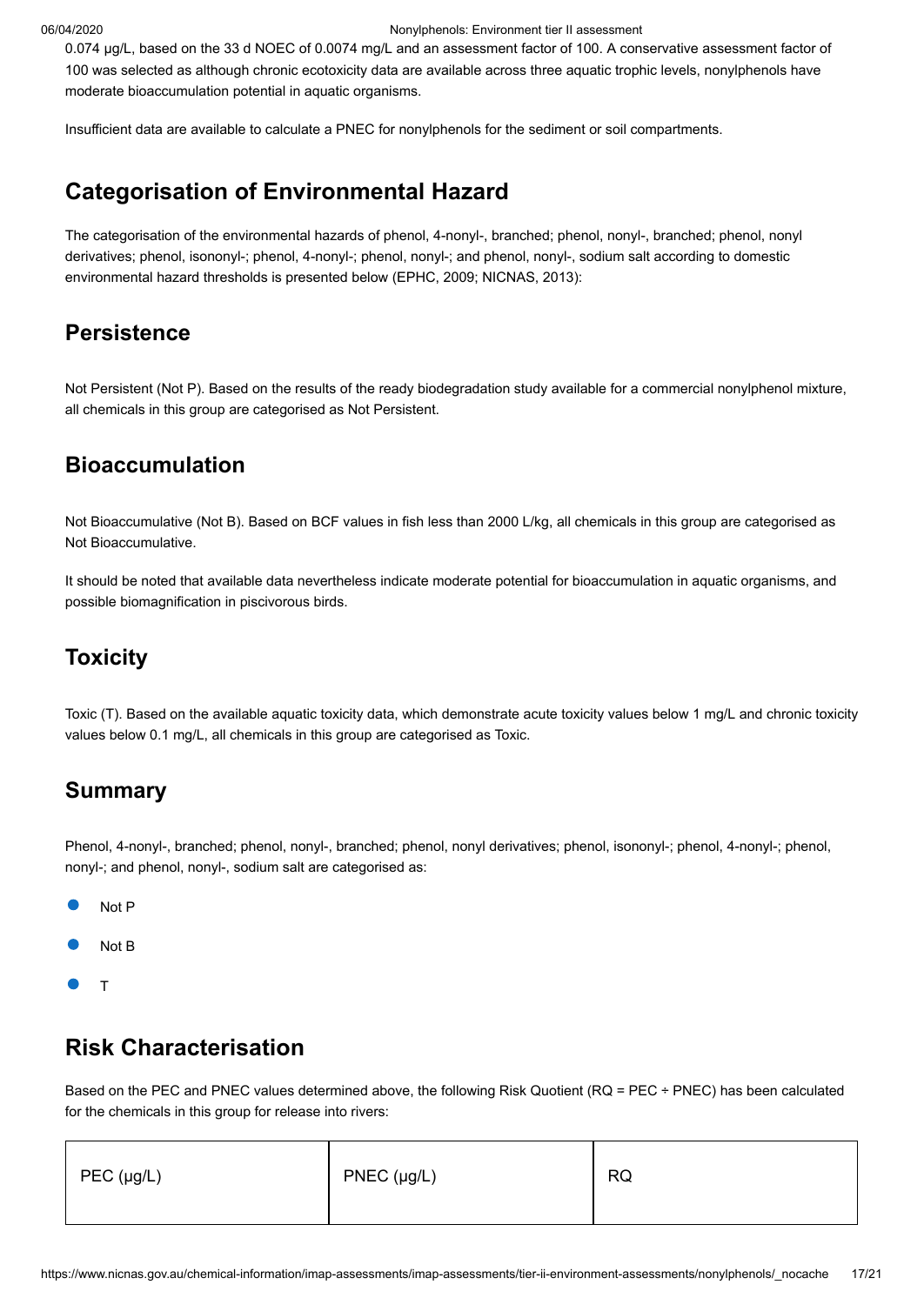| $PEC$ (µg/L) | $PNEC$ (µg/L) | <b>RQ</b> |
|--------------|---------------|-----------|
| 1.06         | 0.074         | 14.32     |

An RQ greater than 1 indicates that the chemical may pose an unreasonable risk to the environment, as environmental concentrations may exceed levels that cause harmful effects. Further, as the chemicals in this group are all isomers and expected to have the same mode of action, the use of individual risk quotients may underestimate cumulative risk. Therefore, industrial use of nonylphenols may pose an unreasonable risk to the aquatic environment.

Insufficient data are available to characterise the risks posed by the release of these chemicals to the sediment and soil compartments.

# <span id="page-17-0"></span>**Key Findings**

The chemicals in this group are mainly used as industrial intermediates internationally, with other applications including use as catalysts in the curing of epoxy resins. Some of the chemicals in this group are used in end-use products in Australia, but the major uses are assumed to be as intermediates in the manufacture of other chemicals.

Nonylphenols are widely recognised for their potential to cause toxic effects in a range of organisms due to their ability to interfere with the normal functioning of endocrine systems. In addition, nonylphenols have moderate bioaccumulation potential in fish and may form stable degradation products in the environment.

Based on the risk quotients calculated for the chemicals in this group, industrial use of nonylphenols may pose an unreasonable risk to the aquatic environment.

# <span id="page-17-1"></span>**Recommendations**

It is recommended that all chemicals in this group be considered for assessment of environmental concerns at Tier III level under the IMAP framework. The Tier III environmental risk assessment of these chemicals will focus on outstanding areas of uncertainty in the assessment, particularly the extent of environmental exposure resulting from industrial use in Australia.

# <span id="page-17-2"></span>**Environmental Hazard Classification**

In addition to the categorisation of environmental hazards according to domestic environmental thresholds presented above, the classification of the environmental hazards of phenol, 4-nonyl-, branched; phenol, nonyl-, branched; phenol, nonyl derivatives; phenol, isononyl-; phenol, 4-nonyl-; phenol, nonyl-; and phenol, nonyl-, sodium salt according to the third edition of the United Nations' Globally Harmonised System of Classification and Labelling of Chemicals (GHS) is presented below [\(UNECE, 2009\)](#page-20-13):

| Hazard                 | <b>GHS Classification (Code)</b> | <b>Hazard Statement</b>                                 |
|------------------------|----------------------------------|---------------------------------------------------------|
| Acute Aquatic          | Category 1 (H400)                | Very toxic to aquatic life                              |
| <b>Chronic Aquatic</b> | Category 1 (H410)                | Very toxic to aquatic life with<br>long lasting effects |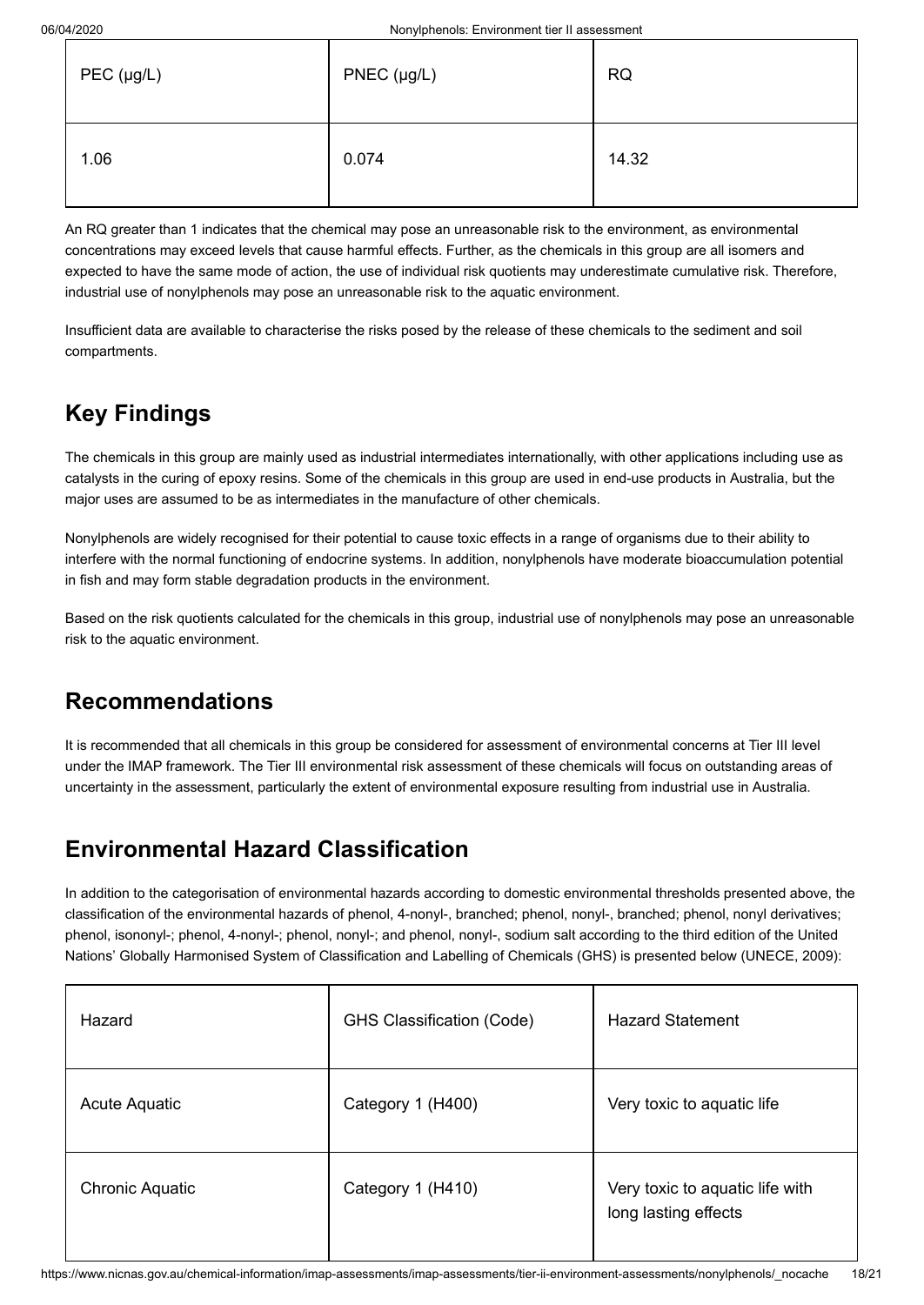The classification of the aquatic hazards posed by the chemicals in this group was performed based on the ecotoxicity data presented in this assessment.

### <span id="page-18-0"></span>**References**

<span id="page-18-3"></span>APERC (2013). *Alkylphenols & Ethoxylates Research Council Comments on US EPA Proposed Rule for Addition of Nonylphenol Category To Community Right-to-Know Toxic Chemical Release Reporting under Section 313 of the Emergency Planning and Community Right-to-Know Act* Alkylphenols & Ethoxylates Research Council, Washington DC, USA. Accessed 15 January 2016 at [http://alkylphenol.org.](http://alkylphenol.org/PDF/APERC%20Comments%20on%20Proposed%20Addition%20of%20NP%20to%20TRI%20_EPA-HQ-TRI-2012-0110%20%2808%2019%202013%29.pdf)

<span id="page-18-2"></span>APERC (2016). *Nonylphenol Product Chemistry*. Alkylphenol & Ethoxylate Research Council, Washington DC, USA. Accessed 15 January 2016 [http://alkylphenol.org](http://alkylphenol.org/Alkylphenol_Product_Chemistry.php).

<span id="page-18-15"></span>Croce V, De Angelis S, Patrolecco L, Polesello S and Valsecchi S (2005). Uptake and accumulation of sediment-associated 4 nonylphenol in a benthic invertebrate (*Lumbriculus variegatus*, freshwater oligochaete). *Environmental Toxicology and Chemistry,* **24**(5),pp 1165-1174.

<span id="page-18-1"></span>de Oude NT (1992). *Detergents*. Springer-Verlag, Berlin, Germany.

<span id="page-18-14"></span>De Weert J, Vinas M, Grotenhuis T, Rijnaarts H and Langenhoff A (2009). Aerobic nonylphenol degradation and nitrononylphenol formation by microbial cultures from sediments. *Environmental Biotechnology,* **86**(2),pp 761-771.

<span id="page-18-13"></span>Dettenmaier E and Doucette WJ (2007). Mineralization and plant uptake of <sup>14</sup>C-labelled nonylphenol, nonylphenol tetraethoxylate, and nonylphenol nonylethoxylate in biosolids/soil systems planted with crested wheatgrass. *Environmental Toxicology and Chemistry,* **26**(2),pp 193-200.

<span id="page-18-4"></span>ECB (2002). *European Union Risk Assessment Report for 4-nonylphenol (branched) and nonylphenol*. European Chemical Bureau, Italy.

<span id="page-18-10"></span>ECHA (2014). *List of Restrictions Table*. European Chemicals Agency, Helsinki, Finland. Accessed 17 March 2014 at [http://echa.europa.eu](http://echa.europa.eu/addressing-chemicals-of-concern/restrictions/list-of-restrictions/list-of-restrictions-table).

<span id="page-18-5"></span>ECHA (2015a). *Registered Substances Database*. European Chemicals Agency, Helsinki, Finland. Accessed 1 April 2015 at [http://echa.europa.eu](http://echa.europa.eu/information-on-chemicals/registered-substances).

<span id="page-18-11"></span>ECHA (2015c). *Substance Evaluation - CoRAP*. European Chemicals Agency, Helsinki, Finland. Accessed 14 December 2015 [http://echa.europa.eu](http://echa.europa.eu/information-on-chemicals/evaluation/community-rolling-action-plan/corap-table/-/substance-rev/3153/term?_viewsubstances_WAR_echarevsubstanceportlet_SEARCH_CRITERIA_NAME=4-Nonylphenol&_viewsubstances_WAR_echarevsubstanceportlet_SEARCH_CRITERIA_CAS_NUMBER=84852-15-3).

<span id="page-18-12"></span>ECHA (2015d). *Pre-registered substances*. European Chemicals Agency, Helsinki, Finland. Accessed 1 April 2015 at [http://echa.europa.eu](http://echa.europa.eu/web/guest/information-on-chemicals/pre-registered-substances).

<span id="page-18-16"></span>Environment Canada (2002). *Canadian Environmental Quality Guidelines for Nonylphenol and its Ethoxylates (Water, Sediment, and Soil)*. Environment Canada, Ottawa, Canada. Accessed 15 December 2015 at [http://bibvir1.uqac.ca.](http://bibvir1.uqac.ca/archivage/000189272.pdf)

<span id="page-18-6"></span>Environment Canada (2013a). *Toxic Substances List - Schedule 1*. Environment Canada, Gatineau, Canada. Accessed 11 June 2015 [http://www.ec.gc.ca](http://www.ec.gc.ca/lcpe-cepa/default.asp?lang=En&n=0DA2924D-1&wsdoc=4ABEFFC8-5BEC-B57A-F4BF-11069545E434).

<span id="page-18-8"></span>Environment Canada (2013b). *Search Engine for the Results of DSL Categorization*. Environment Canada, Gatineau, Quebec, Canada. Accessed 21 November 2013 [http://www.ec.gc.ca.](http://www.ec.gc.ca/lcpe-cepa/default.asp?lang=En&n=5F213FA8-1&wsdoc=D031CB30-B31B-D54C-0E46-37E32D526A1F)

<span id="page-18-9"></span>Environment Canada (2013d). *Search Engine for Chemicals and Polymers*. Environment Canada, Gatineau, Canada. Accessed 1 May 2014 at [http://www.ec.gc.ca.](http://www.ec.gc.ca/lcpe-cepa/eng/substance/chemicals_polymers.cfm)

<span id="page-18-7"></span>Environment Canada (2014). *Pollution Prevention Planning for Nonylphenol and its Ethoxylates in Products: Final Evaluation Report*. Environment Canada, Gatineau, Canada. Accessed 14 December 2015 at [https://www.ec.gc.ca.](https://www.ec.gc.ca/planp2-p2plan/default.asp?lang=En&n=54EE64B2)

<span id="page-18-17"></span>EPHC (2009). *Environmental Risk Assessment Guidance Manual for Industrial Chemicals*. Environment Protection and Heritage Council, Canberra, Australia. Accessed 9 December 2013 at [http://www.scew.gov.au.](http://www.scew.gov.au/resource/chemical-risk-assessment-guidance-manuals)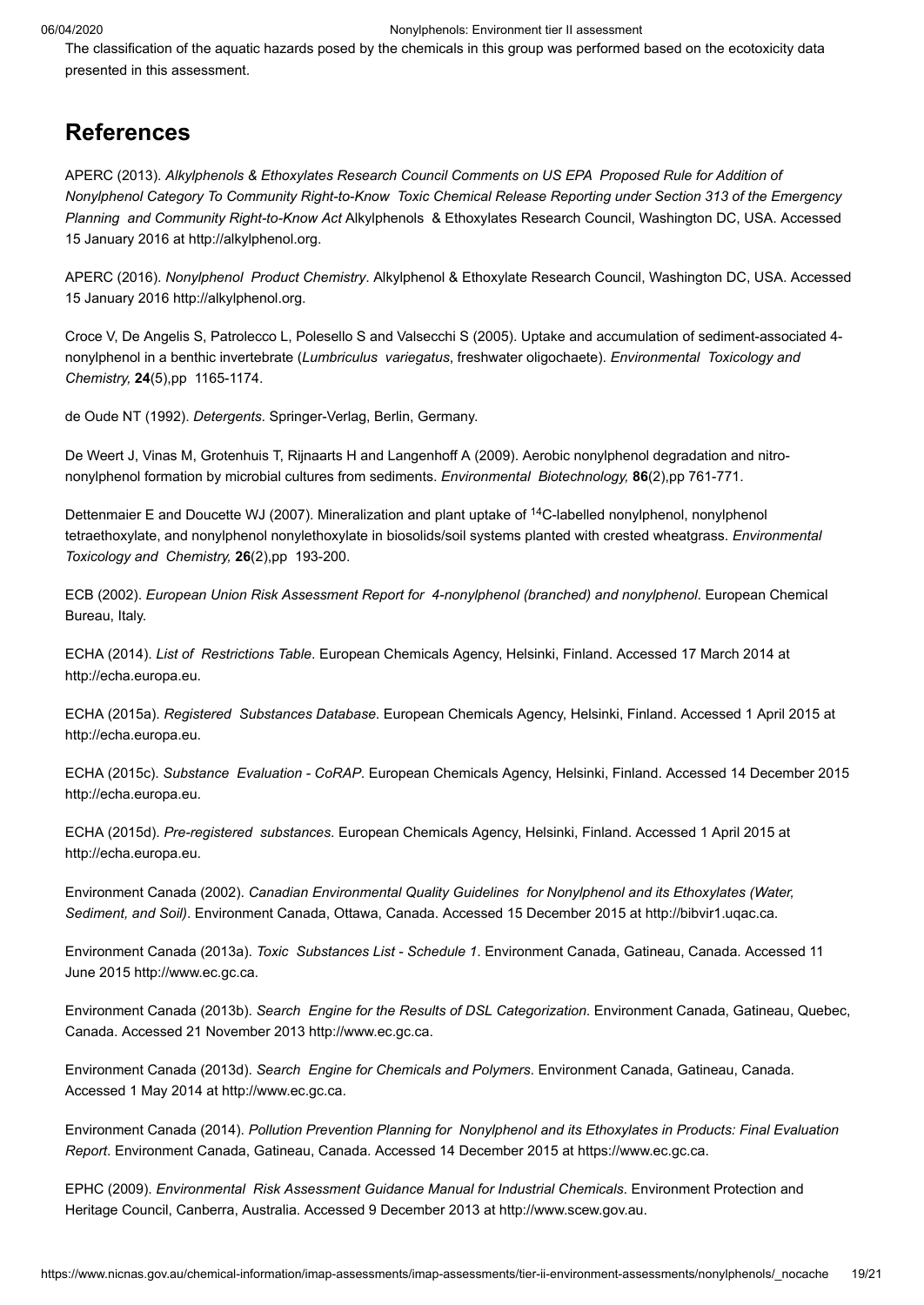<span id="page-19-4"></span>European Commission (2012). Regulation (EU) No 649/2012 of the European Parliament and of the Council of 4 July 2012 concerning the export and import of hazardous chemicals. *Official Journal of the European Union,* **L 201**,pp 60-106.

<span id="page-19-13"></span>Hecht SA, Gunnarsson JS, Boese BL, Lamberson JO, Schaffner C, Giger W and Jepson PC (2004). Influences of sedimentary organic matter quality on the bioaccumulation of 4-nonylphenol by estaurine amphipods. *Environmental Toxicology and Chemistry,* **23**(4),pp 865-873.

<span id="page-19-18"></span>Holdway DA, Hefferman J and Smith A (2008). Multigenerational assessment of nonylphenol and endosulfan using a model Australian freshwater fish, *Melanotaenia fluviatilis*. *Environmental Toxicology,* **23**(2),pp 253-262.

<span id="page-19-11"></span>Hu J, Jin F, Wan Y, Yang M, An L, An W and Tao S (2005). Trophodynamic Behaviours of 4-Nonylphenol and Nonylphenol Ethoxylate in a Marine Aquatic Food Web from Bohai Bay, North China: Comparison to DDTs. *Environmental Science & Technology,* **39**,pp 4801-4807.

<span id="page-19-8"></span>Kouloumbos VN, Schaffer A and Corvini PF-X (2008). Impact of sewage sludge conditioning and dewatering on the fate of nonylphenol in sludge-amended soils. *Water Research,* **42**,pp 3941-3951.

<span id="page-19-17"></span>Langdon KA, Warne M, Smernik RJ, Shareef A and Kookana R (2011). Selected personal care products and endocrine disruptors in biosolids: An Australia-wide survey. *Science of the Total Environment,* **409**(6),pp 107-1081.

<span id="page-19-16"></span>Leusch FD, Chapman HF, van den Heuvel MR, Tan BL, Gooneratne SR and Tremblay LA (2005). Bioassay-derived androgenic and estrogenic activity in municipal sewage in Australia and New Zealand. *Ecotoxicology and Environmental Safety,* **65**(3),pp 403-411.

<span id="page-19-6"></span>LMC (2013). *The OECD QSAR Toolbox for Grouping Chemicals into Categories*, v 3.1. Laboratory of Mathematical Chemistry, University "Prof. Dr. Assen Zlatarov", Burgas, Bulgaria. Available at [http://oasis-lmc.org](http://oasis-lmc.org/).

<span id="page-19-7"></span>Lu Z and Gan J (2014). Analysis, toxicity, occurence and biodegradation of nonylphenol isomers: a review. *Environment International,* **73**,pp 334-345.

<span id="page-19-14"></span>Maenpaa K and Kukkonen JVK (2006). Bioaccumulation and toxicity of 4-nonylphenol (4-NP) and 4-(2-dodecyl)-benzene sulfonate (LAS) in *Lumbriculus variegatus* (Oligochaeta) and*Chironmus riparius* (Insecta). *Aquatic Toxicology,* **77**,pp 329-338.

<span id="page-19-0"></span>Mao Z, Zheng X-F, Zhang Y-Q, Tao X-X, Li Y and Wang W (2012). Occurence and Biodegradation of Nonylphenol in the Environment. *International Journal of Molecular Sciences,***13**(1),pp 491-505.

<span id="page-19-15"></span>NICNAS (2013). *Inventory Multi-tiered Assessment and Prioritisation (IMAP) Framework*. National Industrial Chemicals Notification and Assessment Scheme, Sydney, Australia. Accessed 12 November 2013 [http://www.nicnas.gov.au](http://www.nicnas.gov.au/chemical-information/imap-assessments).

<span id="page-19-2"></span>OECD (2001). *SIDS Initial Assessment Profile: CAS RN 84852-15-3 and 25154-52-3*. Organisation for Economic Cooperation and Development, Paris, France. Accessed 14 December 2015 at [http://webnet.oecd.org.](http://webnet.oecd.org/HPV/UI/handler.axd?id=43c1e282-ab0e-4cc7-9b96-8aef319efbce)

<span id="page-19-1"></span>OECD (2004). *The 2004 OECD List of High Production Volume Chemicals*. Organisation for Economic Cooperation and Development, Paris, France. Accessed 10 October 2014 at [http://www.oecd.org.](http://www.oecd.org/chemicalsafety/risk-assessment/33883530.pdf)

<span id="page-19-3"></span>OECD (2013). *OECD Existing Chemicals Database*. Organisation for Economic Cooperation and Development, Paris, France. Accessed 13 November 2013 [http://webnet.oecd.org](http://webnet.oecd.org/HPV/UI/SIDS_Details.aspx?key=def4461f-aad7-49f4-8bec-00cdc7244a10&idx=0).

<span id="page-19-9"></span>Shan J, Jiang B, Yu B, Li C, Sun Y, Guo H, Wu J, Klumpp E, Schaffer A and Ji R (2011). Isomer-Specific Degradation of Branched and Linear 4-Nonylphenol Isomers in an Oxic Soil. *Environmental Science and Technology,* **45**,pp 8283-8289.

<span id="page-19-12"></span>Staniszewska M, Falkowska L, Grabowski P, Kwasniak J, Mudrak-Cegiolka S, Reindl AR, Sokolowski A, Szumilo E and Zgrundo A (2014). Bisphenol A, 4-tert-Octylphenol, and 4-Nonylphenol in The Gulf of Gdansk (Southern Baltic). *Archives of Environmental Contamination and Toxicology,* **67**(3),pp 335-347.

<span id="page-19-5"></span>Struijs J (1996). *SimpleTreat 3.0: a model to predict the distribution and elimination of chemicals by sewage treatment plants*. National Institute of Public Health and the Environment, Bilthoven, The Netherlands.

<span id="page-19-10"></span>Takeuchi I, Miyoshi N, Mizukawa K, Takada H, Ikemoto T, Omori K and Tsuchiya K (2009). Biomagnification profiles of polycyclic aromatic hydrocarbons, akylphenols and polychlorinated biphenyls in Tokyo Bay elucidated by d $^{13}$ C and d $^{15}$ N isotope ratios as guides to trophic web structure. *Marine Pollution Bulletin,***58**,pp 663-671.